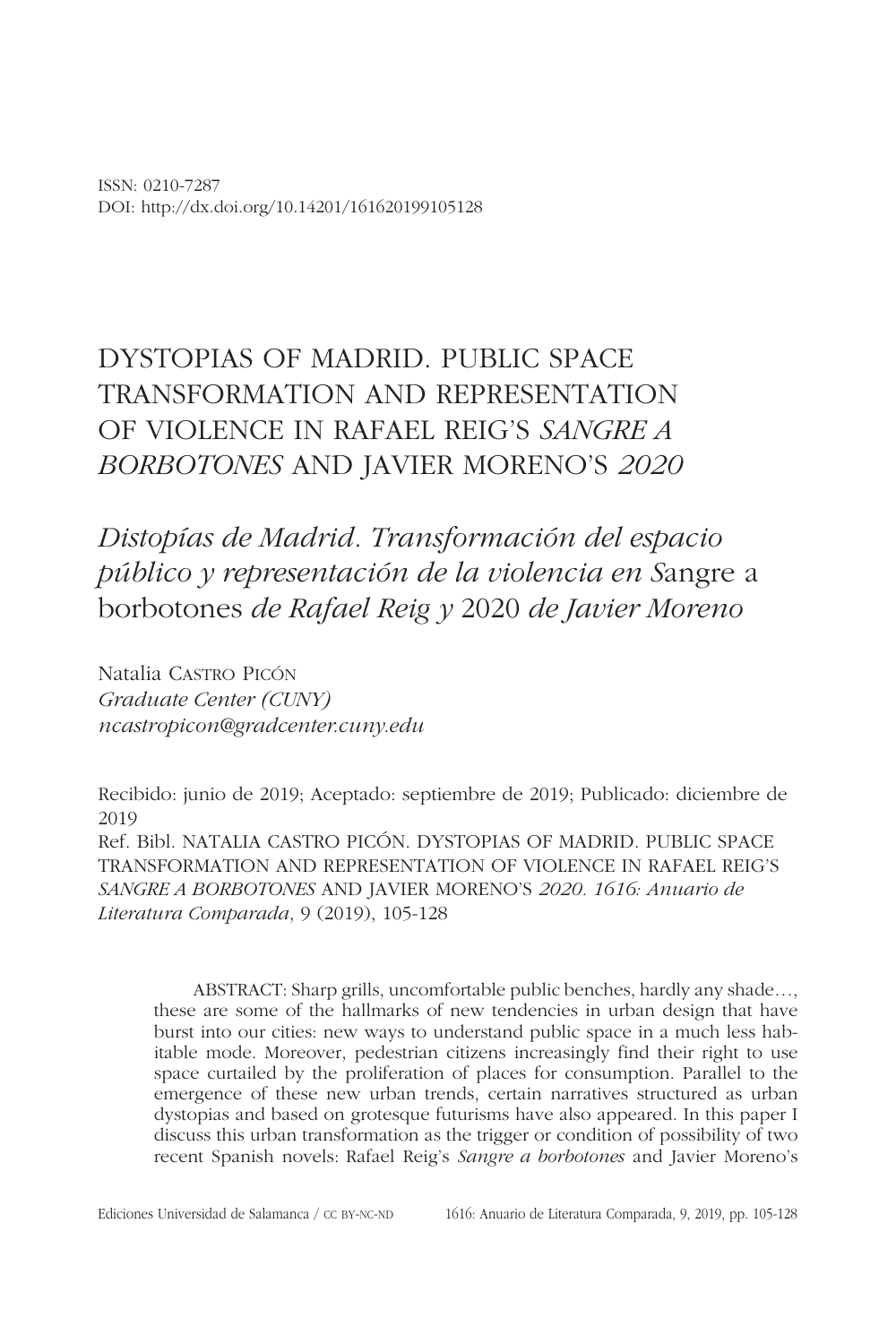*2020*. I focus on the metamorphosis of contemporary Madrid, which these two authors take as the root of their paradoxically realist approach to dystopic futurism. Building upon this sublayer, Reig and Moreno have begun to imagine (or to warn of) the possible future account of our society.

*Key words*: Urban planning; Contemporary Spanish Narrative; Dystopia; Public Spaces.

RESUMEN: Enrejados puntiagudos, bancos incómodos, falta de sombra…, estas son algunas de las características de las nuevas tendencias en diseño urbano que han irrumpido en nuestras ciudades: nuevas formas de entender el espacio público de una manera mucho menos habitable. Además, los peatones encuentran cada vez más restringido su derecho a estar en la calle debido a la proliferación de espacios destinados al consumo. Paralelamente a la aparición de estas nuevas tendencias urbanas, también han aparecido ciertas narrativas estructuradas como distopías urbanas y basadas en futurismos grotescos. En este artículo analizo esta transformación de la ciudad como el desencadenante o condición de posibilidad de dos novelas españolas recientes: *Sangre a borbotones* de Rafael Reig y *2020* de Javier Moreno. Me centro aquí en la metamorfosis del Madrid contemporáneo, que estos dos autores toman como la raíz de un futurismo distópico de paradójica referencialidad con lo contemporáneo. A partir de este, Reig y Moreno se han dado a imaginar (o a advertir de) el posible relato futuro de nuestra sociedad.

*Palabras clave*: planificación urbana; narrativa española contemporánea; distopía; espacio público.

From different perspectives, fields, and geographies, modern and contemporary critical studies have approached urbanism as a process of capitalization (Harvey 2012; Davis 1992; Lefebvre 2000; Fernández Durán 2012; Ardura 2014). Questions about inherent and circumstantial features of the city, both as abstractions and in more concrete terms, remain in this century as the link of a chain that has its historical roots precisely in the moment in which the political device of imperial cities met early capitalist systems. Since then, their powerful organic relationship has been continuously addressed. Starting in the nineteenth century<sup>1</sup>, from Haussmann's radical transformation of Paris, attested by Walter Benjamin's vast

1. In fact, cities have been an important battlefield since early or proto capitalism. Silvia Federici, from her historical and gender axis, considers that cities and urban struggles were key zones in the transition from feudalism to capitalist modernity, as well as the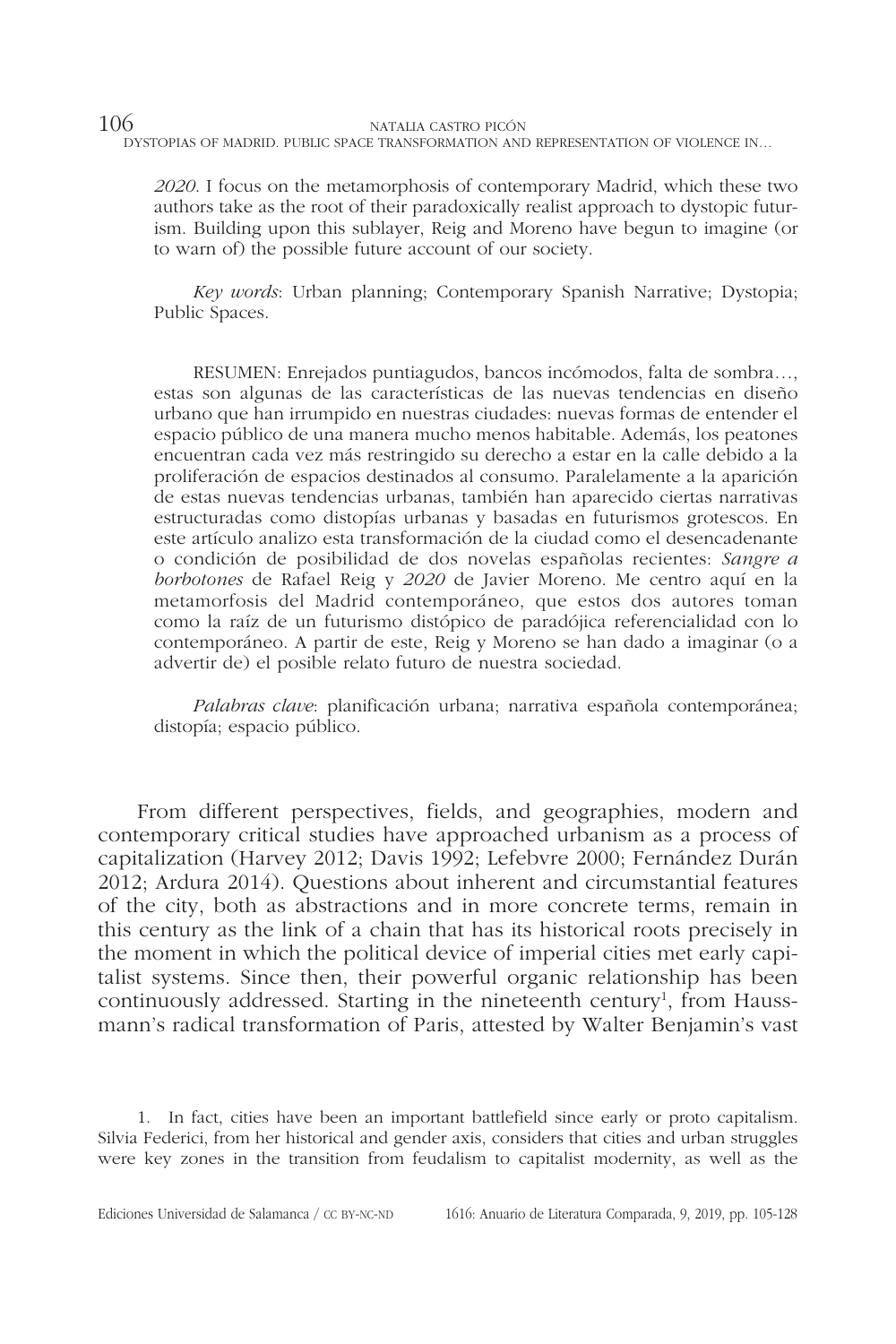and incomplete work, *The Arcades Project* (2002b), to David Harvey and Mike Davis' investigations (2012; 1992), including many utopic theories, designs and projects such as Fourier's, Le Corbusier's, etc., the city has been considered a powerful device of control and re-orderings of citizens' lives and movements.

The metropolis has a multi-level role in our society. It is a crucial device in the organization of the State; looking inward, urban planning works as a display of power over individuals and collectives. Outwardly, the city holds central importance for national structures. Also, cities, especially capital cities, are always nodes in the representational schemes of countries in international relations. In all of this, the effect of the city engages both the political and the economic sphere, in a relationship that should be addressed as organically constituted. About the former, it is important to further underline that the aspects of the metropolis are manifold: its importance in the production of goods, its value as a good –capitalized through real estate industry–, and as a mechanism of reproduction of means and values, both material and immaterial (symbolic capital, reproduction of labor, etc.).

It is not surprising, therefore, that much recent theoretical work about the topic focuses on how, ultimately, neoliberal drifts have continued trickling down and colonizing every social area, radically transforming them by means of urban planning applied by institutions that privilege economic interests over use value for dwellers beyond consumerist purposes:

> As in all the preceding phases, this most recent radical expansion of the urban process has brought with it incredible transformations in lifestyles. Quality of urban life has become a commodity for those with money, as has the city itself in a world where consumerism, tourism, cultural and knowledge-based industries, as well as perpetual resort to the economy of the spectacle, have become major aspects of urban political economy (Harvey 2012, 14).

In this sense, intellectuals have understood that the city-dwellers flow along urban scenarios that are mostly submitted to capital value circulation. Therefore, many scholars have developed their analyses precisely attempting to present or calling for new proposals of urban planning and social strategies of resistance. The capitalist trend to «[destroy] the autonomy and quality of places» (Debord 1995, 120) is frequently contested in academic literature by political statements that advocate, on one hand, for a more

essential territory for resistance of other ways of life tragically canceled during that period (Federici 2009).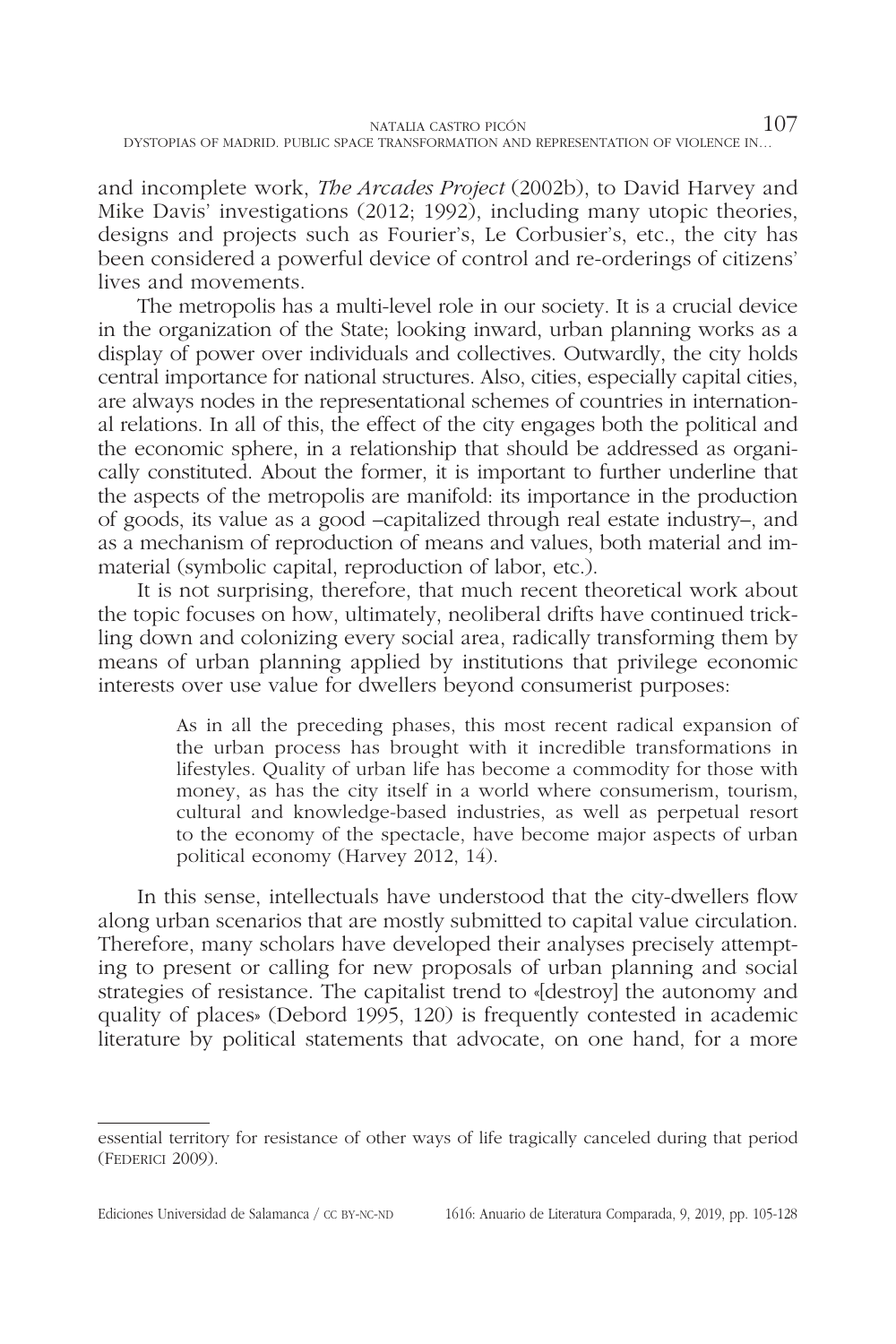ethical disposition of professional planners, and, on the other, for the reappropriation of space by inhabitants and the enacting of different kinds of social practices which represent non-profit occupations that privilege use value over exchange value<sup>2</sup>:

> This refers to the need for creative activity, for the œuvre (not only of products and consumable material goods), of the need for information, symbolism, the imaginary and play. Through these specified needs lives and survives a fundamental desire of which play, sexuality, physical activities such as sport, creative activity, art and knowledge are particular expressions and moments, which can more or less overcome the fragmentary division of tasks. Finally, the need of the city and urban life can only be freely expressed within a perspective which here attempts to become clearer and to open up the horizon. Would not specific urban needs be those of qualified places, places of simultaneity and encounters, places where exchange would not go through exchange value, commerce and profit? Would there not also be the need for a time for these encounters, these exchanges? (Lefebvre 2000, 147-148).

According to the general scheme traceable in studies about contemporary cities, we can establish that urban space is simultaneously produced by the often-taut synergies between the architectural planning and flexible practices of inhabitants over the «urban grille». However, it seems that the margin for creativity is being severely narrowed during the late neoliberalization and capitalization processes of metropolises. The broad placement of urban barriers<sup>3</sup>, which will be further elaborated on below, reduces possibilities for pedestrian improvisation, making their interaction much more predictable. In either case, what is clear is that urban landscape is profoundly significant for cultural structures; it determines important features of socialization and

2. According to Guy Debord and the Situationist cultural and political movement: «In a *dérive* one or more persons during a certain period drop their relations, their work and leisure activities, and all their other usual motives for movement and action, and let themselves be drawn by the attractions of the terrain and the encounters they find there. Chance is a less important factor in this activity than one might think: from a *dérive* point of view cities have psychogeographical contours, with constant currents, fixed points and vortexes that strongly discourage entry into or exit from certain zones» (KNABB 2006, 62). For situationism, the practice of walking around against consumption flows was understood as a powerful gesture for reshaping and re-appropriate the city. This is a conscious practice that «involve[s] playful-constructive behavior and awareness» opposed to normative paths and relations with space in the urban grille.

3. What, paradoxically, goes often together with the opening of wide sidewalks that makes easier the flow of pedestrians, capital and, of course, police raids.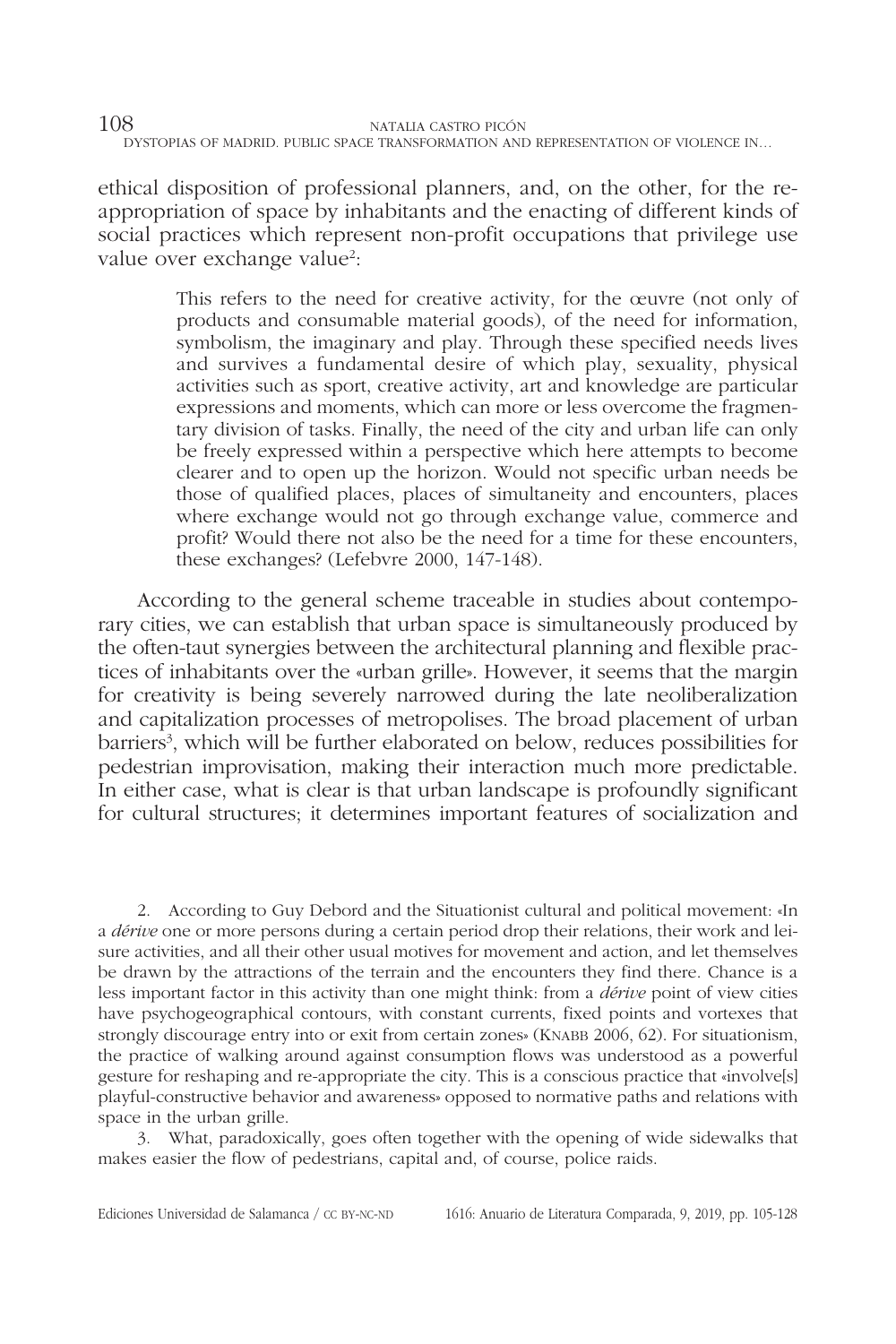directly affects the type of networks through which contact among people is produced. For this reason, what authors such as Lefebvre have called «the production of space» results, ultimately, of a contention between social practices and top-down impositions; from the outcome of such *engagement*, we can discern not only the nature of the territory and landscape, but more, such as the production of subjectivities and social structures, among others, since the relationship between society and the city goes far beyond:

> [T]he question of what kind of city we want cannot be divorced from the question of what kind of people we want to be, what kinds of social relations we seek, what relations to nature we cherish, what style of life we desire, what aesthetic values we hold. The right to the city is, therefore, far more than a right of individual or group access to the resources that the city embodies: it is a right to change and reinvent the city more after our hearts' desire. It is, moreover, a collective rather than an individual right, since reinventing the city inevitably depends upon the exercise of a collective power over the processes of urbanization (Harvey 2012, 4).

When we talk about the cultural importance of cities' configuration in contemporary late-capitalist system, we address an issue enshrined at once in the collective possibilities and strategies of dwelt cities under this system and also in the cultural representation of what a city, an urban subject, and an urban society are (either in cultural products such as literature, cinema, etc., or in hegemonic cultural discourse). In this paper, I will offer an analysis of the dialogue between three of these manifestations in Madrid: the material organization of urban space; the city perceived and lived by their inhabitants; and two different but in many ways related representations of the city in the contemporary novels *Sangre a borbotones* (Rafael Reig, 2006) and *2020* (Javier Moreno, 2013). Using the transformation of both nature and the functions of urban public spaces as a referential substratum, these novels, depict the Spanish capital as a dystopian landscape. I will argue that both novels, introducing grotesque and parodic futurisms in a nevertheless recognizable and contemporary framework, somehow provide an account of the current violent transformation of city. Some of the traits of contemporary Madrid, as I will prove, can be patently traced in these fictions: decay and disappearance of public spaces, use of violence by control and deprivation of common sites, nostalgic sublimation of the ruins and architectural hypertrophy, ferocious neoliberal drift that radically transforms the urban landscape, causing the ultimate destruction of non-economically-mediated spaces for social contact, and, lastly, progressive monopolization of power in the economic sphere that destroys the political-civil order. The narrative here will be highlighted through fictional over-representation of some of the main features of the urban space planned under neoliberalism as well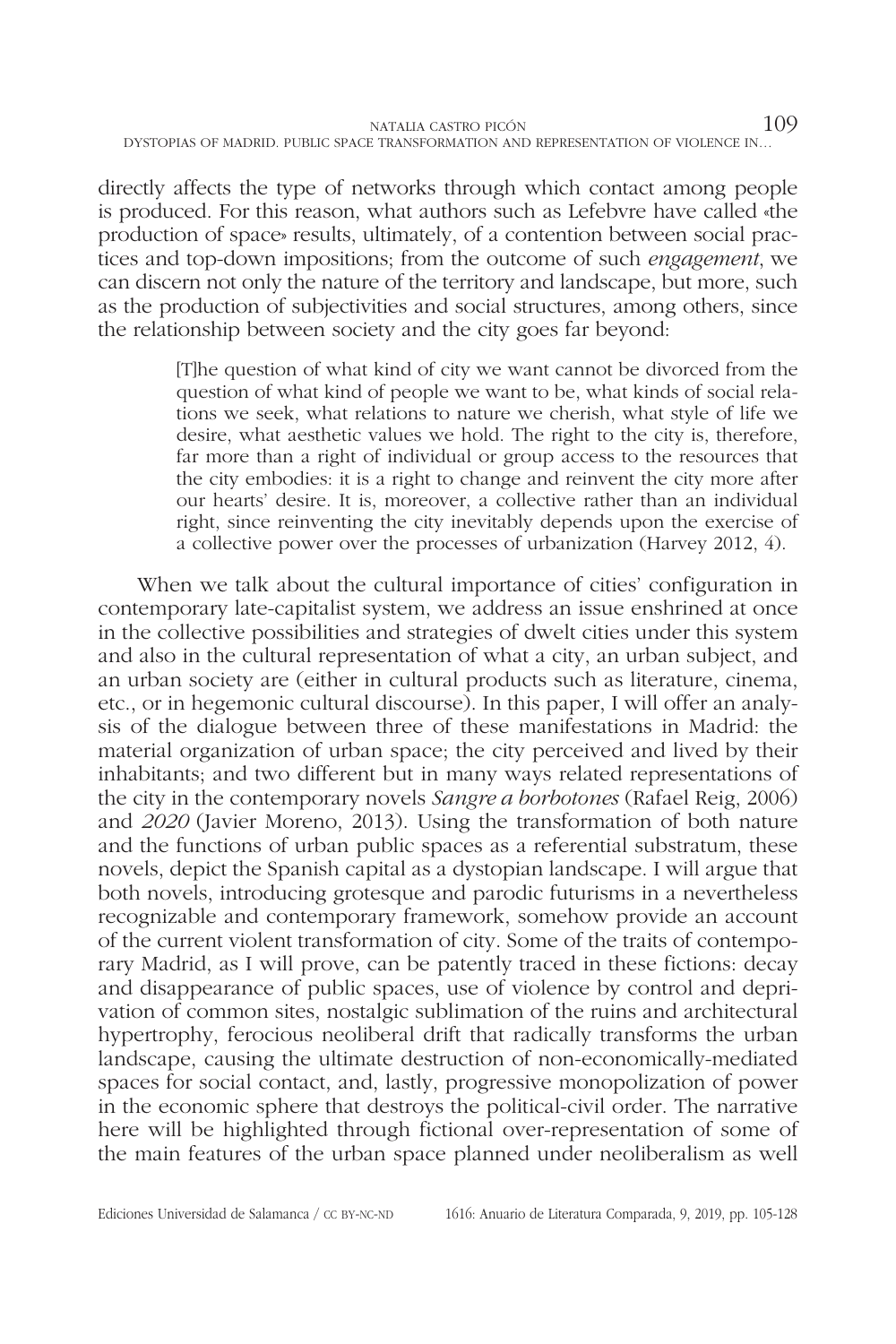as the severe complications and invisible violence that affects the urban subject, embodied by the characters in their experience of the city.

## 1. City Against Citizens. Trenches Urbanism and Emptying of Public Space

«Ciudades que pinchan» was the suggestive title of an article, published by Patricia Gosálvez, in the digital platform of *El País* newspaper on 15 June 2014. The article was triggered by an outburst of criticisms on Twitter of the installation of several thick, sharp spikes on a building's entrance in London, installed with the intention to prevent homeless people from settling there. Gosálvez develops a reflection on a common, contemporary urbanistic model, of which these spikes are a good example and one that is now also hegemonic in many Spanish cities and has changed the landscape of the capital of the nation.

The viral effect of the British policy among Spanish Twitter users along with Gosálvez's article was evidence of a moment of realization by the people of the silent but overpowering colonization of the environment by the logic of the trench: a broad proliferation of architectonic devices that limit, in a very fixed way, our interaction with and within public spaces. This «arquitectura defensiva» (Gosálvez 2014) pursues the goal of dissuading and stopping not only homeless people, but anyone attempting to use common spaces. However, the invasion of trenches in the cities' landscape is not new. Transformation of public spaces to restrict collective conduct has been a regular task for urban planning since, at least, the nineteenth century. The most famous example is George-Eugene Haussmann's megalomaniac project for the renovation of Paris, ordered by Napoleon during the Second Empire. The brutal transformation of the French capital that tore down buildings and city blocks, in order to grant space to large avenues and boulevards, imposing the hegemony of concrete, was read soon after as a strategy to avoid popular resistance by the appropriation of an intervention within the space:

> The true goal of Haussmann's projects was to secure the city against civil war. He wanted to make the erection of barricades in the streets impossible for all time… Widening the streets will make the erection of barricades impossible, and new streets will connect the barracks in straight lines with the workers' districts. Contemporaries christened the operation «strategic embellishment» (Benjamin 2002a, 23).

Moreover, this process evidenced the imbrication of governmental police strategies and economic goals. As Le Corbusier stated, echoed in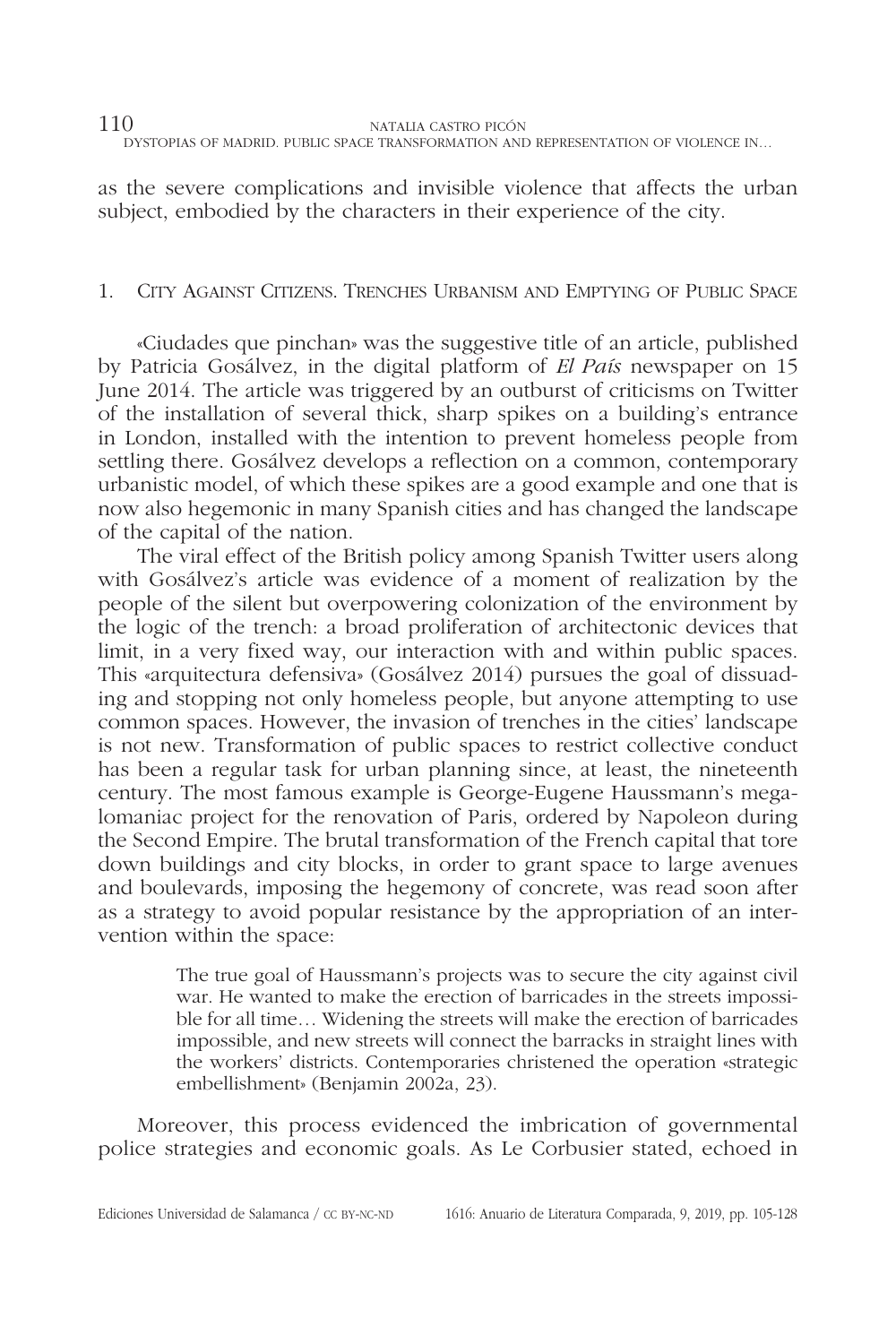Benjamin, «The avenues [Haussmann] cut were entirely arbitrary: they were not based on strict deductions of the science of town planning. The measures he took were of a financial and military character» (Benjamin 2002b, 125).

If Haussmann's plan was to take steps towards the abolition of revolutionary possibilities, it also had an extraordinary effect in the ways of inhabiting the city. Obstruction of certain political practices distinctives of the working class and its struggle against oppression resulted in the eruption of the bourgeois in public spaces, which were reshaped in agreement with their interests. With Haussmann, Paris culminated its development to reach the condition of a capitalist metropolis, where the practice of public sites understood exclusively in relation to consumption occupied the central position in social uses of urban space. This consumerist tendency was completely attached to bourgeois leisure, resulting in an intensification of citizen circulation.

In recent efforts of defensive urbanism, this process is, nevertheless, reversed. Many new architectonic trenches have the opposite effect; they empty the public space of people and push them to privately managed sites, rebuilding the symbolic barrier between both public and private while, at the same time, culminating the process of enlistment for lower classes without access to consumption. This is the main argument of Gosálvez's article, which underlines the progressive exclusion of people from these places that affects, gradually and in different but related ways, every social class. These examples demonstrate that the goal of contemporary urban planning is geared towards the control of pedestrian flow as well as the privileging of consumption over any other kind of socializing practice. This trend is now perfectly visible in the center of Madrid, as is the now hegemonic «antiriot urbanism». Evidence of this may be found in the outer sections of the main center (like Alcalá, Montera, Princesa…) and squares (like Luna, Callao, Sol…).

According to Ardura, this urban form displays «grandes superficies duras y homogéneas, fácilmente limpiables, de uso comercial "versátil", sin objetos (bancos, árboles, etc.) que impidan la instalación de actividades lucrativas y permitan la rápida intervención de la policía» (Ardura 2014, 15). By the same token, Mike Davis described the common elements of the neoliberal project and systemic violence through space since the beginning of the 1990s. He calls it the «fortress effect»: the successful strategy of deactivation of social interaction attending market interests and their beneficiary elites (Davis 1992, 229). This is in addition to the imposition of solid and symbolic barriers on those spaces that are still used in common and non-commercial ways: absurd individual seats, substitution of nooks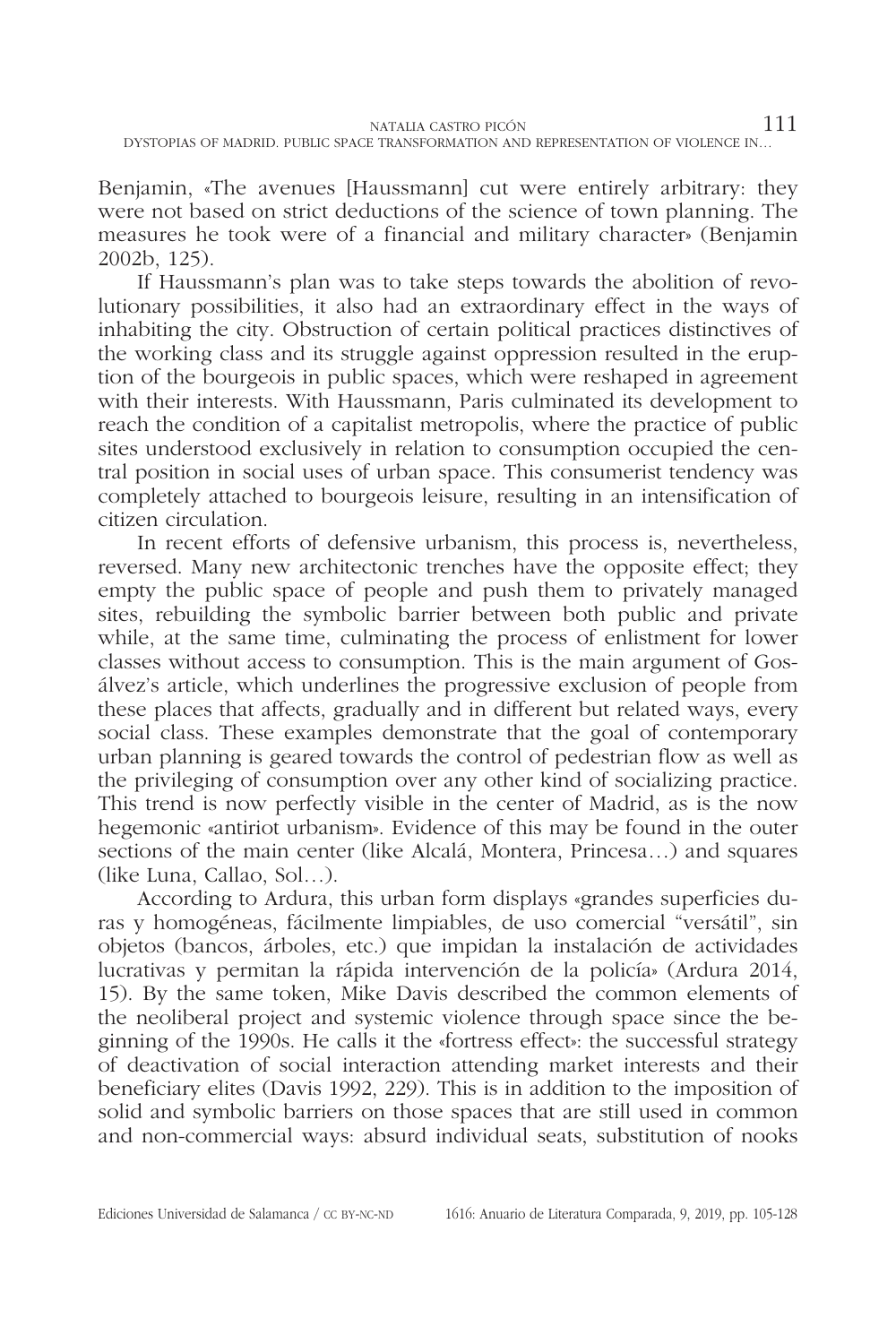by unobstructed esplanades, reinforced sharp rods in plant stands, tree removal (with the consequent loss of necessary shade during the summer), and the installation of concrete ramps where homeless people could sleep (and where others could rest).

The main idea consists of granting privilege to private interests. The organic relationship between urban politics and the neoliberal system, as per Gaja i Díaz, aims to foster capital accumulation to the detriment of all other social interests such as equality, civil rights or sustainability among others: «Los valores tradicionales del urbanismo social (redistribución de la riqueza, dotación de equipamientos públicos, previsión de escenarios de futuro…) son así sustituidos por los nuevos de la competitividad, el crecimiento…» (Gaja i Díaz 2015, 108).

Broad management of urban territory at the service of economic requirements fits within the transformation of the few public strongholds in which use is yet to be capitalized. Such spaces have been subjected to fierce social control through direct governmental supervision and indirect architectural intervention, ultimately becoming uninhabitable. Harvey and Davis read these planning policies as a successful strategy to deactivate spaces of non-capitalist social interaction, always in favor of market interests with the upper-class as the direct beneficiary. Harvey explicitly points out the class issue and sheds light on the gentrification phenomenon as a product of the need for contemporary metropolises to generate surplus value by dispossession of urban centers, which were traditionally occupied by proletariats and lumpen and are today at the service of capital accumulation: «A process of displacement and dispossession, in short, also lies at the core of the urban process under capitalism. This is the mirror image of capital absorption through urban redevelopment» (Harvey 2012, 18). Germán Labrador reads this phenomenon as catalyzed by economic crisis in Spain through a cultural paradigm in which the aesthetic of the ruin results from the metamorphosis of former accumulation of real state wealth, without a current purpose, into a symbol of poverty and emptiness in cities that become deserts (2016). Paradoxically, an exclusionary relation between inhabitants and real estate bubble is established as the ending point of capitalist processes.

## 2. Madrid in Today's Future. Contemporary Representation of Dystopia in Two Novels About Madrid

I will now analyze two novels, which organize their plots around crime as literary device. In *Sangre a borbotones*, detective Carlos Clot is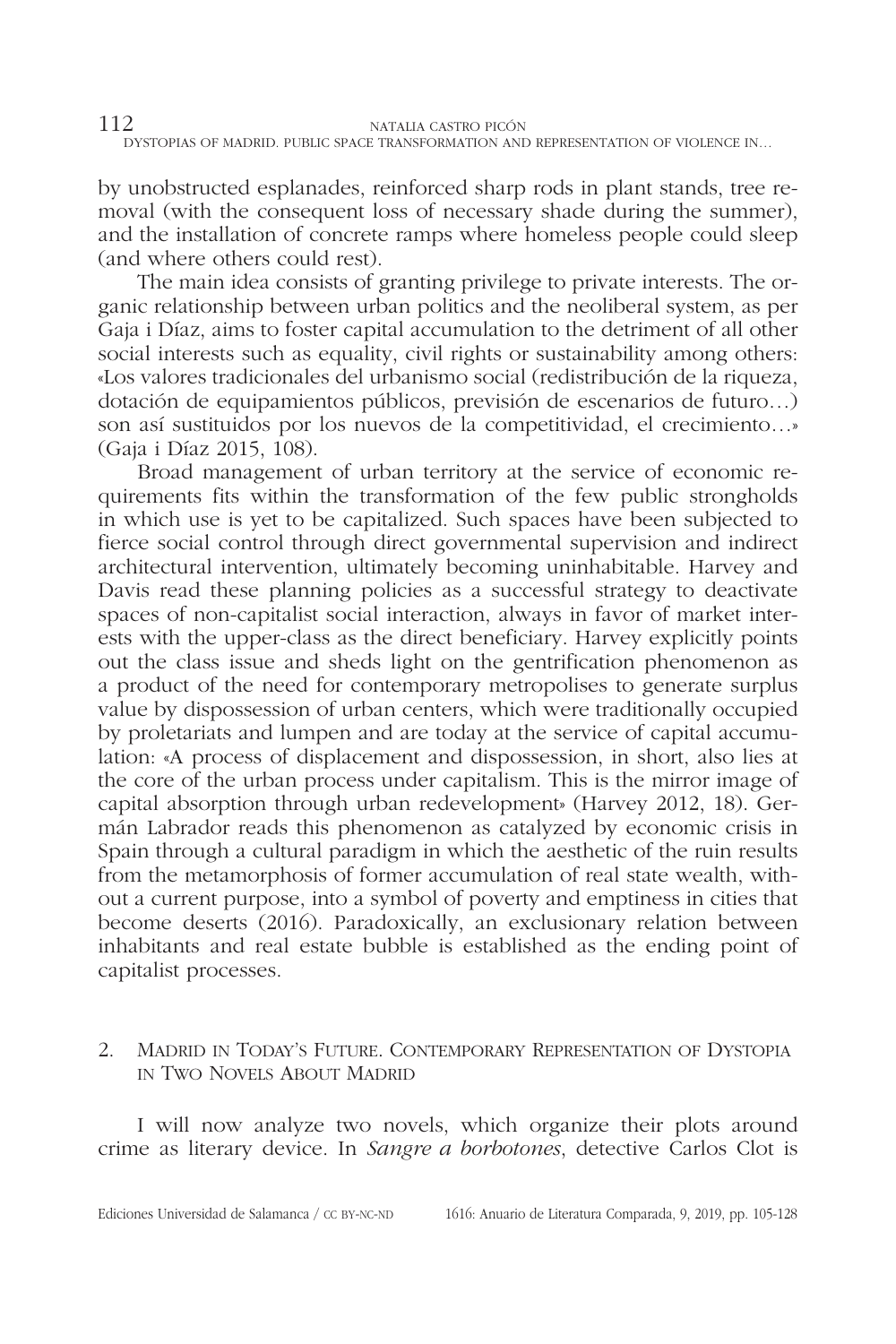investigating a series of cases that eventually connect to each other under the shadow of the wicked company Chopeitia Genomics. These cases consist of a pair of disappearances (a young addict woman and a Western writer's female character, who surprisingly decides to run away from her creator and fictional universe), as well as an investigation regarding a certain public worker's suspicions about his wife's infidelity. Moreno's novel, *2020*, tells the story of another detective, Lázaro, who is hired by a young woman to follow in the footsteps of her disappeared father, Bruno Gowan, a mysterious and rich businessman.

As I will argue below, the storylines in both novels revolve around the figure of the tycoon that exerts a profound and uncanny power over the space and argumentative networks among the characters. Andrew Pepper, who studies the relation between crime fiction and modern states, analyses how many of these novels:

> tend to produce a contradictory account of the state as both necessary for the creation and maintenance of collective life and central to the reproduction of entrenched socio-economic inequalities, to the point that this tension becomes the constitutive and foundational feature of the emerging genre (Pepper 2016, 1).

As an organic matter in crime fiction, these tensions between social concerns, private interests and the problematic role of governmental institutions, allow us to observe connections between the hegemony of private spaces and devices (such as the privatization of justice in the figure of the detective) and the extinction of public frames, ranging from justice itself up to what is our object of study, public space. According to Juan Carlos Rodríguez, detective fiction arose when the «police force came into being as the servant of the bourgeois state» (Rodríguez 2008, 298), situating the detective protagonist in a strange place, as the police institution is not pursuing the common good but rather a partial class interest. Moreover, there is an ideological basis at the origin of crime fiction as «police are a mediation between the state and society, but belong to the public domain. As what is public always fails, there appears the private detective, who is rich and therefore, clever» (2008, 299). Even though it is obvious that the evolution of the genre has privileged other kind of main character (usually, and in both novels here analyzed, with precarious living conditions) the struggle between private and public can be seen as the principal issue in political analyses of these kind of narratives. My aim here is to follow this same path to highlight this tension, focusing on the representation of urban spaces. As David Knutson explains (only referring to Reig's novel but applicable to Moreno's), both fictions depict a Madrid in which «se han cumplido las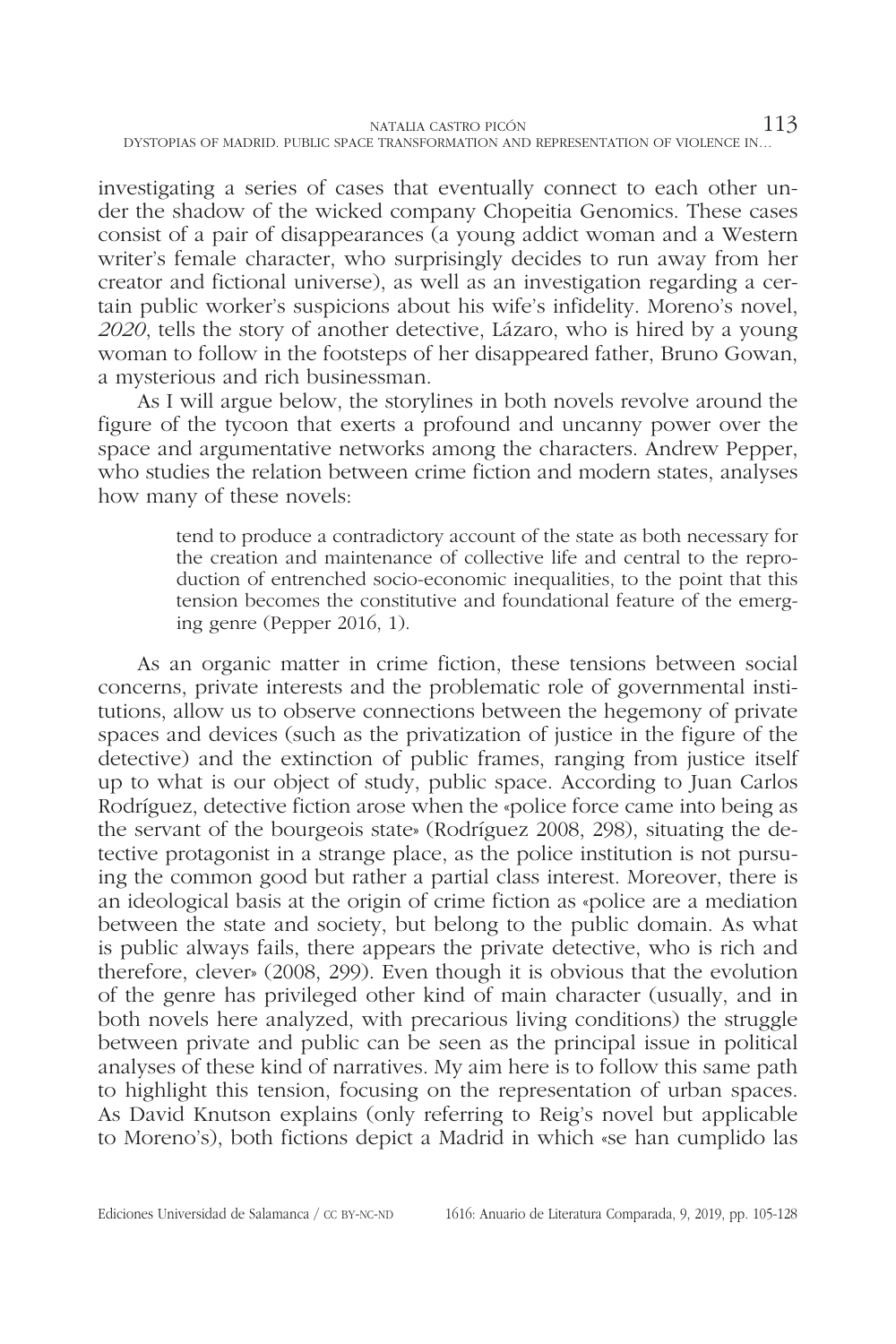peores pesadillas sobre los peligros de la globalización [the worst fears about the dangers of globalization have been realized]» (Knutson 2006, 57). I contend that the starting point that triggers both novels is precisely this reference to the new city model, appropriated by and for the private sector. Both fictional pieces present a Madrid perfectly identifiable by some contemporary features and, from there, the authors take fiction to future dystopias in which representation makes the effects of this contemporary tendency to neoliberal dehumanization morbidly visible.

The key reference in *Sangre a borbotones* is primarily carried by the constant use of toponyms. Reig alludes strategically to the names of the streets within which characters circulate. He builds a Madrid brutally transformed, while still attached to its referent by means of nominal allusion:

> Acodado en el alféizar, veía los veleros amarrados en el puerto y el transbordador de bicicletas que unía Génova con Goya. El Canal Castellana atravesaba la ciudad de norte a sur y ya se había convertido en la principal vía de comunicación entre el centro y el resto de la península. También era un lugar apropiado para depositar a los sabihondos, los entrometidos, los deudores y los bocazas, todos con sus correspondientes zapatos de cemento. La policía lo dragaba cada pocos meses, lo que resolvía aproximadamente la mitad de los casos de desaparecidos que teníamos pendientes.

> Aguas arriba se encontraban los puertos deportivos de los chaletes de los Recintos; Aravaca, Pozuelo, Puerta de Hierro: viviendas blindadas y jardines con estanque […].

> Hacia el sur la ciudad latía como una herida infectada. Casi podía sentir la inflamación, la fiebre, el olor a pus, dulce y deletéreo, brutal y embriagador como el de las orquídeas o el de la carne que se descompone.

> Los días claros columbraba el muelle de carga de Puerto Atocha, las esqueléticas grúas y la sombra de la alambrada del primer Precinto, donde los adictos esperaban la muerte y trataban de entrar en calor quemando neumáticos (Reig 2006, 13).

Cristina Jiménez-Landi Crick has argued that Reig establishes a clear correspondence between his fictional representation and the material reference, stressing the socioeconomic differences and gaps «en su línea de poner de manifiesto aspectos reales en forma de exageración irónica con referencias al espacio real que apelan a la ciudad que el lector conoce» (Jiménez-Landi Crick 2017, 116). The author transports the reader to a Madrid subject to a planned flood, converted into a sea port crossed by canals alludes to a traditional symbolic constellation that associates bogged down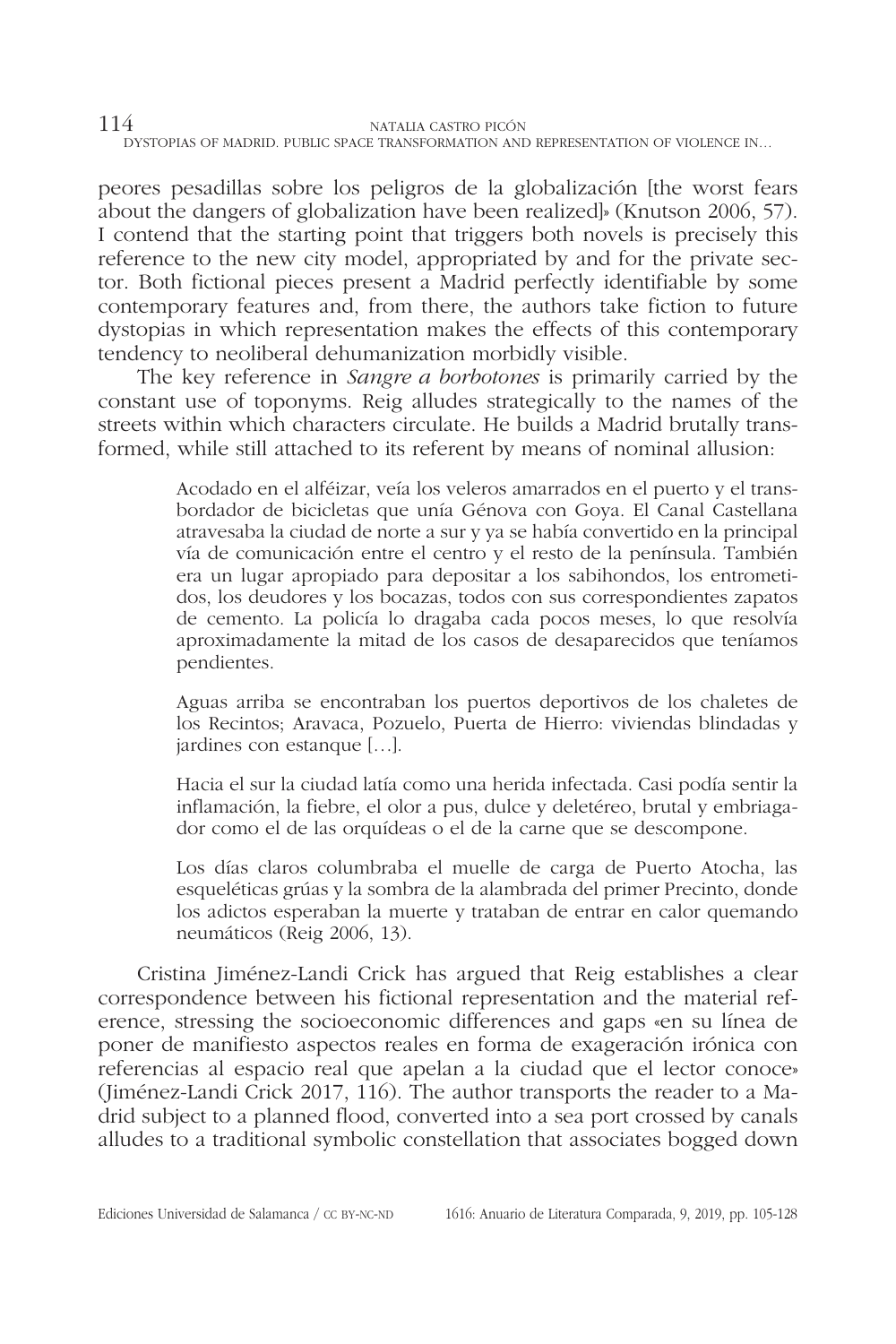locations and cities directly with a necropolis<sup>4</sup>. As we can see in the quotes above, the canal itself works as an improvised cemetery. Moreover, death finds its own representational place on many levels: smell of pus, sickness, hygienic failure, etc.: «la ciudad latía como una herida infectada»

The sense of insalubrity here connected with urban planning and, more explicitly, with the places called «precintos» (detention centers or concentration camps for drug addicts), which reminds us of the theoretical universe of biopolitics, in the Foucauldian sense (2002), as the existence of formal powers controlling social existence by space management and arrangement of bodies<sup>5</sup>. In the fictional piece, Madrid is situated within a necropolitical scheme: a biopolitical system where factual powers hold the ultimate capacity to impose death and, consequently, exert total control over bodies  $(Mbembe 2003, 11)<sup>6</sup>$ .

The issue of dystopia rests in the plot by introducing two fundamental axes that pierce the configuration of the plot and determines its political criticism: neocolonialism and urban planning:

> Antes debía querer decir antes de que muriera Franco y de que el Partido Comunista ganara las elecciones, antes de la invasión y de que se acabara el petróleo, antes del anglo obligatorio y de las alteraciones genéticas, de

4. Two examples of this in the Western tradition would be Lorca's *Poeta en Nueva York* and Thomas Mann's *Death in Venice*. On the other hand, as one of the reviewers of this article made me see, this image can be also easily associated with Francoist water policy, but here projected onto the capital city rather than rural areas. This important echo between fiction and recent past strengthen the critical referentiality of the dystopic frame. In a similar direction, JIMÉNEZ LANDI-CRICK points out the importance of Castellana street, main canal in the fictional Madrid, for Francoist projects of modernization and, also, reads this kind of flooded spaces as occluded *places of memory* (2017, 115), which links again with canceled transitional justice during the Spanish Transition to democracy.

5. According to Jiménez-Landi Crick (2017, 116), «Simbolizando la separación física fuera de los márgenes de la ciudad de aquellas personas que no son "deseables" o "productivas", se llama la atención sobre los llamados "poblados de la droga" reales, y su carácter de "heterotopía" foucaultiana, como espacio apartado donde se sitúa a aquellas personas que actúan fuera de la norma».

6. Although it is beyond the scope of this analysis, it is interesting point out the continuities that this fictional universe and the flooded Madrid have in Reig's production (2004; 2011). It is clear in the whole series of novels that Reig perceived his under-water metropolis as a perfect scenario to represent the contemporary Spanish social situation. In the last novel, *Todo está perdonado*, the writer will come back to his thriller-dystopic urban fiction to analyze the period of transition to democracy after Francoism. Here again, the decay of urban life and vertical production of death due to architectonical processes will be a central matter as a symbolic device for both the plot and the historical topic.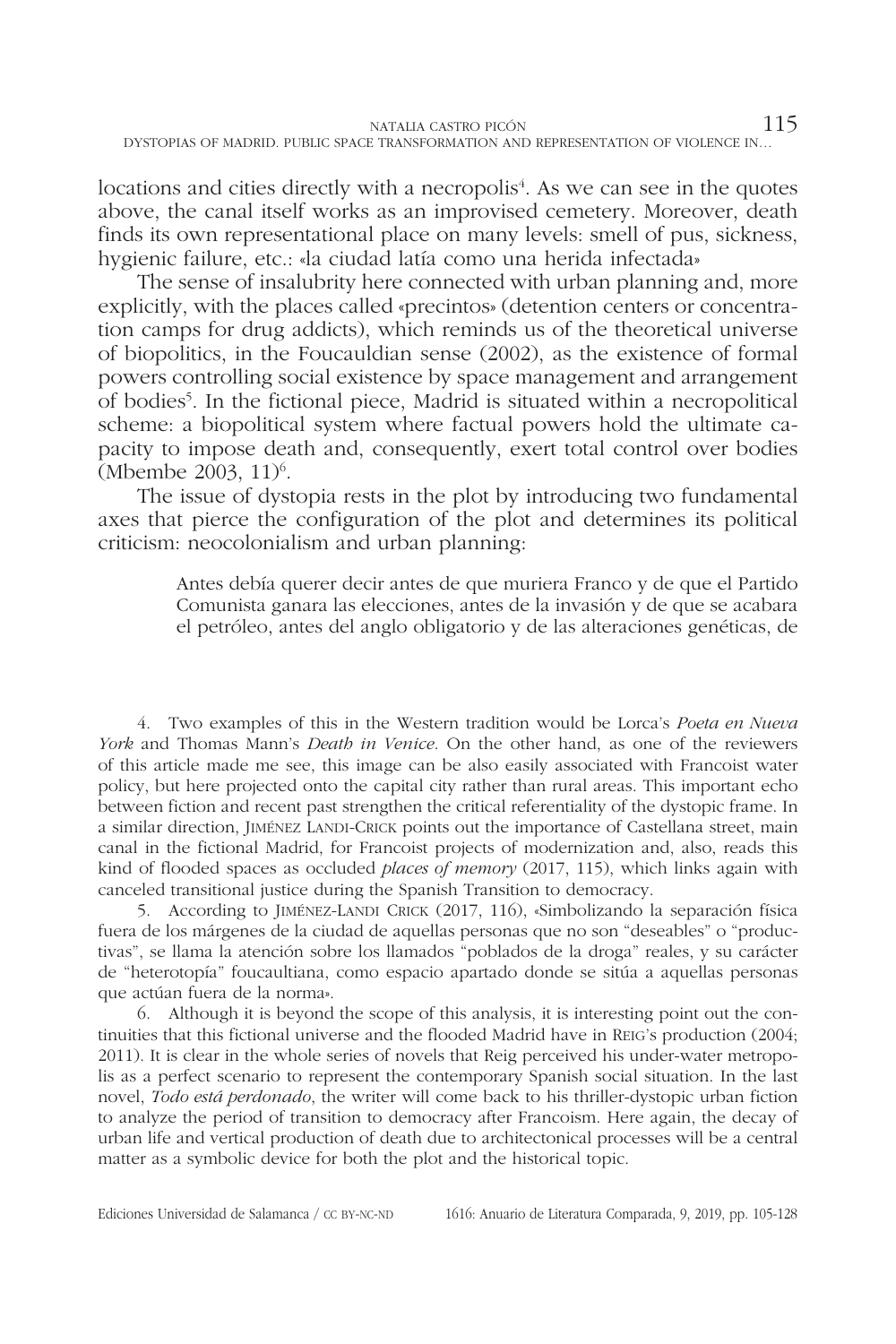que inundaran la Castellana para construir el canal y de que mi padre se quedara ciego (Reig 2006, 20).

This is one of the only paragraphs that betrays the novel's temporality. We discover here that this is not a future of our present, but a counterfactual in which, after Franco's death, the radical left wins the elections causing an intervention of the country by the United States. After that, for unexplained reasons, but implicitly related to oil exhaustion, the colonial power decides to transform a main street (la Castellana) into an aqueduct, turning the city into a hybrid space, solid and liquid. The flood, as Guedán Vidal argues, is a chronotope, maintained as backdrop of the plot, that transmits the idea of a naturalized landscape and symbolizes a clear hyperbole of U.S. global influence and its capitalist system (2015, 252).

Furthermore, this brutal intervention of *de facto* powers through social and urban planning does not end with the creation of the canal. The confinement of drug addicts goes together with other methods of ghettoization regarding class and professional differences:

> Llamaba «casa» a dos habitaciones en uno de los seis sotabancos de un edificio de la calle San Marcos. Era un estudio-mansarda de los que el *Plan Urbanístico* destinaba a artistas-escritores inéditos. Varias generaciones de plumíferos sin suerte habían soñado su gloria entre aquellas paredes. Se notaba. Quedaban por todas partes las manchas indelebles de tanto esfuerzo inútil. El parqué crujía, agotado de soportar el peso de la vanidad. En cuanto apagabas la luz, por el sumidero del baño comenzaban a salir obstinados insectos: metáforas brillantes que se arrastraban por las baldosas, hemistiquios de ojos compuestos, fragmentos de prosa con caparazones opacos, endecasílabos de once patas contadas con los dedos (Reig 2006, 18; emphasis added).

Planning as a control policy is presented alongside death. Below this quote, the narrator explains that the former tenant of detective Clot's apartment was a writer –«la conciencia crítica del siglo» (Reig 2006, 18)– that committed suicide. Additionally, it is important to note that, similar to other chapters of the novel, a fantastic turn is activated to highlight the poisonous environment. Rhetorical and stylistic devices are represented as a plague of insects, infecting the flat strength and the general atmosphere of unhealthiness that colonize the interiors and exteriors of the fictitious Madrid.

While Reig's Madrid refers to as an unrealized future, Moreno's version prolongs and sprawls into our recent past. Published in 2013, *2020* takes us to that year, a moment in which there were plans to open Eurovegas, a tourism and leisure complex imitating the U.S. city. However, later, the project was canceled. This accidental discontinuity between narrative and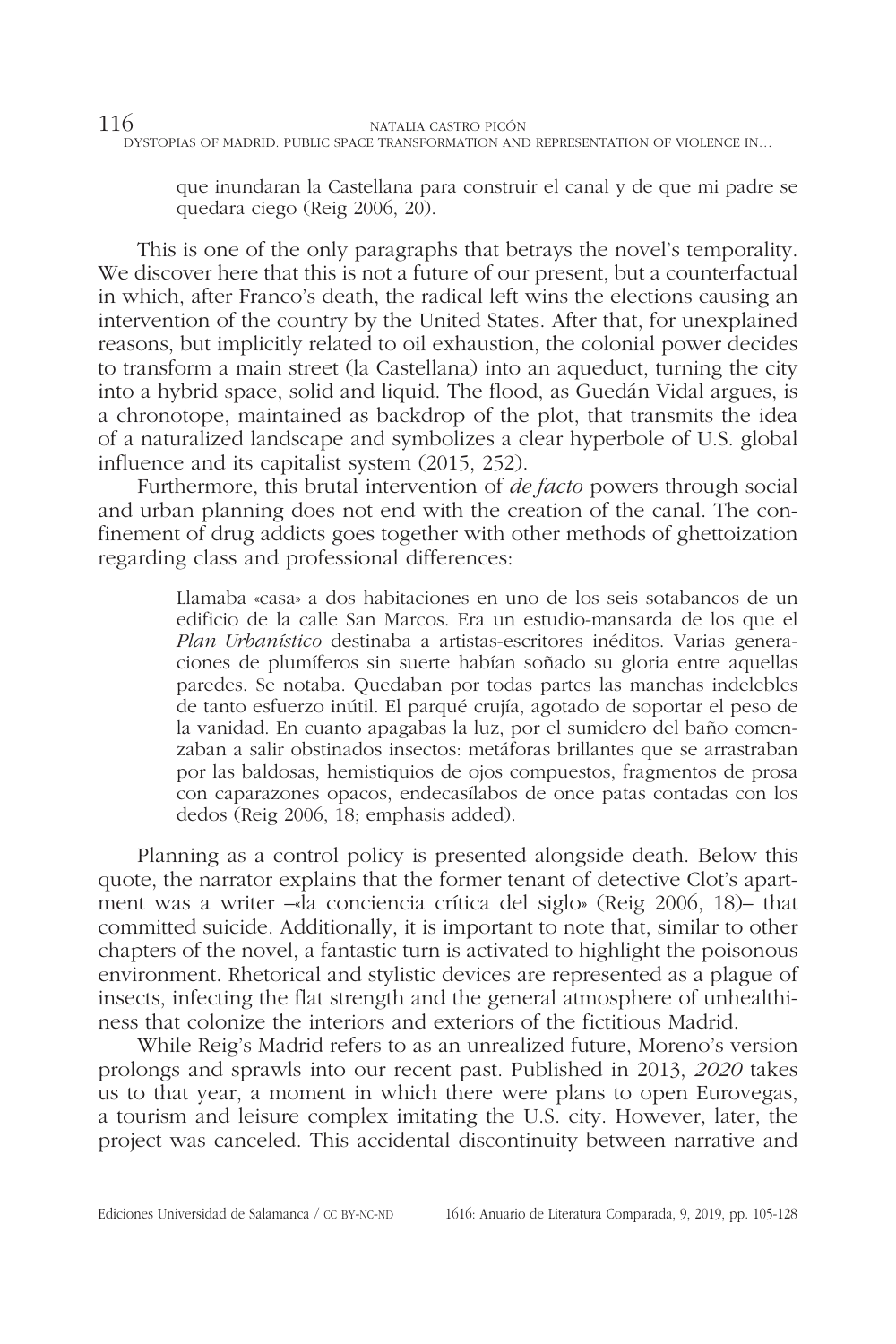referent also creates a discursively irresolute future, here unexpected by the author, who seems to insist on extending the crisis' effects until they reach their limit:

> Un día detuve mi coche junto a la valla del aeropuerto [Moreno writes about one of the Spanish symbols of real estate based welfare]. Bajé de él y accedí a la pista. Llegué hasta el pie de las escaleras que llevan a uno de esos aviones abandonados. Había oído hablar de ellos. Era como una fábula. Hombres y mujeres viviendo en su interior, zombis arrastrando sus cuerpos por la pista de la T4 (Moreno 2013, 96).

The Spanish crisis was brought about by the explosion of a real estate bubble enabled by a past of growth based on uncontrolled accumulation and speculation. According to M. Elvira Méndez Pinedo such a crisis was marked by a process of financialization in which credit for mortgages and consumption substituted the welfare state (Álvarez Blanco and Gómez L. Quiñones 2016, 304). It is important to note that in the Spanish context the financial crisis was organically attached to mortgages and real estate industry, the former being the largest by far in Europe (Fernández Durán 2006). During those years of «bonanza artificial» [artificial prosperity] (Méndez Pinedo in Álvarez Blanco and Gómez L. Quiñones 2016, 103), since the last decades of Francoism until 2008, the Spanish landscape was radically transformed. Hundreds of thousands new building projects settled in urban suburbs –800.000 just in 2005 according to Durán (2006, 10)– and changed the nature of the city as well as the cultures of its inhabitants. After the bubble burst, Spain entered what Germán Labrador calls «temporalidad de crisis». As he explains, the «historical landscape» of the crisis severely deteriorates the main features that organize symbolic representation of neoliberal-democratic Spain, «mesocracia fantástica, estado de bienestar, estabilidad política, sociedad de consumo y de servicios y legitimidad fundacional del proceso de transición a la democracia» (Labrador 2013, 356). This failure is evidenced by the phantasmagorical presence of abandoned and useless buildings found throughout the country:

> Las casas están donde las dejaron, como las líneas de alta velocidad, como las autovías privadas de peaje, como los aeropuertos sin aviones, como el puerto deportivo de Valencia, las Ciudades de la Cultura, el estadio de fútbol de Norman Foster, los rascacielos, los parques temáticos… Hoy se habla de ellos como de los elefantes blancos (Harter), regalados a la población por enloquecidos marajás locales, cuyo mantenimiento aumenta la ruina de haberlos poseído. Aquellas entidades que se habían usado para expresar relaciones de valor, ilimitados sueños de progreso, marcas de la presencia de flujos del capital global en el país, ahora, duran, desprovistas de valor de cambio y repletas de valor de uso. Resultan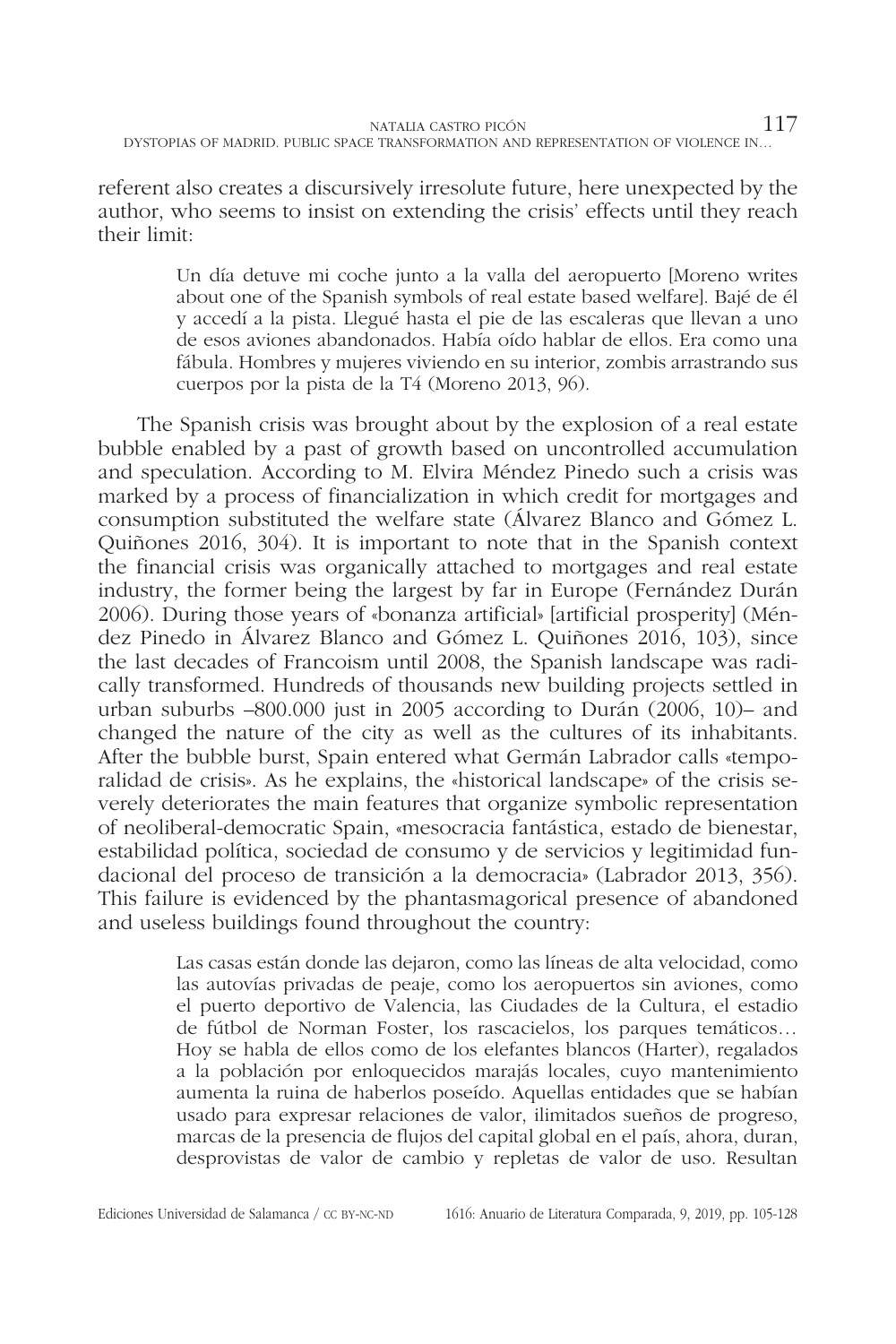enigmáticas por ello. Condenadas a ruinas cuando están en muchos casos pendientes todavía de su estreno (Labrador 2013, 368).

Both the presence of hypertrophic architecture and the cult of the ruin are visible in Reig's and Moreno's dystopian representations of Madrid. In *Sangre*, we can see it in the absurd excess of the Castellana Canal, while in *2020*, the riots, destruction, and burning of the city council highlights the aesthetic transcendence of ruins, as well as the emptying of formal democratic powers. Gowan, the tycoon, who embodied economical rule in *2020* on which I will comment below, explains the cultural phenomena to his assistant, using the example of a broken brick in an unfinished construction project:

> Este cascote representa la avidez, el dinero fácil, los activos tóxicos, la ruina moral y económica. Deberíamos envasarlos y distribuirlos a las grandes cadenas, por miles y millones. Cada casa debería tener uno de ellos luciendo sobre la estantería, metonimia del hogar que nos acoge. Hay algo de todos nosotros en este cascote, Nabil. Es hermoso. Es romántico. Miles de millones de euros desperdiciados en la construcción de ruinas. Una de las más hermosas obras de arte. Se recordará en el futuro a este país por esto. Hemos construido nuestra propia Roma. Una Roma de ladrillo y cemento. A la entrada de todos estos edificios habrá en un futuro taquillas y largas colas de turistas. Nosotros inventamos el arte del siglo xxi: la ruina sobrevenida (Moreno 2013, 111).

The fascination with an excessive and unnecessary architectural project, as well as its unraveling, shows the recent history of the country occupying its literary representations. Labrador pointed out that it is now easy to «reconocer en el espacio urbano las marcas físicas de un proceso de desintegración, en el que se disolvían en el aire aquellos elementos que caracterizaron el periodo anterior de expansión y crecimiento, dejando la nada en su lugar» (Labrador 2013, 371)<sup>7</sup>. As the colossal building invasion schemed

7. It is important to note that the year of publication of both novels correspond to different temporalities according to Labrador's scheme. *Sangre a borbotones* arrives to Spanish bookshops in 2003, during the years of welfare state, rise under the economic and real estate bubbles. *2020,* on the other hand, was published in 2013, well into the crisis and after the period of big social mobilizations known as Indignados movement that fought against the austerity policies and cutbacks. This difference among historical contexts can be the reason, in my opinion, of the contrast between the tone of the narratives. Reig appeals to humor and parody but Moreno use a lyric prose defined by pessimism, close to nihilism, that even destroys the utopic projections birth during the Spanish revolution that, in the novel, leads to pure violence.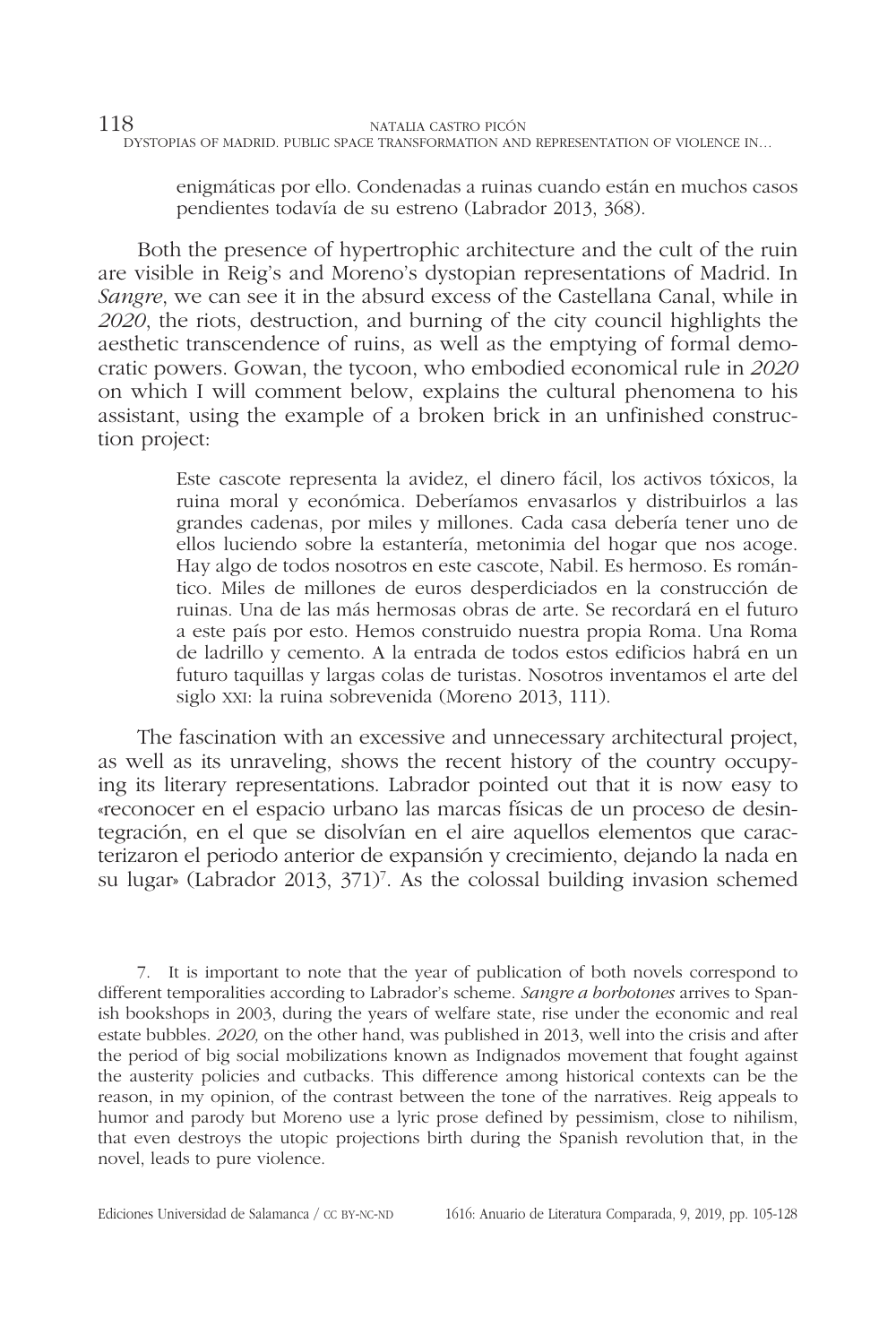by ferocious neoliberalism, based on bricks and speculation in Spanish case, turns the building into a monument, the break of that system turns these symbols, in turn, into memorials of failure and emptiness. Moreno is writing under the cultural framework of the Spanish crisis and seems to be affected by the nihilism produced by the wide circulation of public discourses based on catastrophism. The pessimistic ideological frame in the novel seems striking if we note that it was written after the rise of the massive movement known as «Indignados». However, utopic projection during the mobilizations cohabited with and struggled against catastrophic discourses that occupied public discourse in mass media and mainstream cultural productions. This catastrophism leads to the idea of apocalyptic imaginaries as a whole cultural logic that assumes crisis as a theological event activating dystopic narratives as disciplinary mechanism seeking austerity policies. Moreno's fictions, whether consciously or not, is aligned with this sort of dystopic reading of the crisis. Sublimation of absurd accumulation and its associated waste of capital and labor, in words on the lips of the tycoon, impinges on a pessimism built through the cynic shaping of the main character that, as we will see, is structurally central to the plot.

## 3. Madrilenians in Augmented Neoliberalism

As I have been pointing out, dystopia in Reig's and Moreno's novels functions precisely for its referential closeness to our contemporaneity. In the same way that other dystopian fictions, the goal is to get as close as possible to the material environment and situation of the readers, generating a strong *effect of possibility* that suggests that what is read, at some point, is or could become true. In this sense, it isn't surprising that both have chosen the figure of the tycoon, a representation of the autocracy of capital personified in a male character, as the neuralgic crux of their plots. As I've mentioned, centrality of economic powers in the transformation of the spaces we inhabit is one aspects of the discourses emphasized by intellectuals; likewise, displacement of people from public spaces in urban areas, often physical or symbolical violence, was the trend that triggered a broad outrage in network and, as pointed out by Gosálvez in her article, referring to what David Harvey has call «accumulation by dispossession» (2012) as the main strategy of late capitalist extraction value from urban spaces and their communities.

Consumerist relations occupy all social spheres and determine the rhythm of the forced flow that hinders or impedes any social interaction. This aspect of the plot is also linked with the fragmented structure of the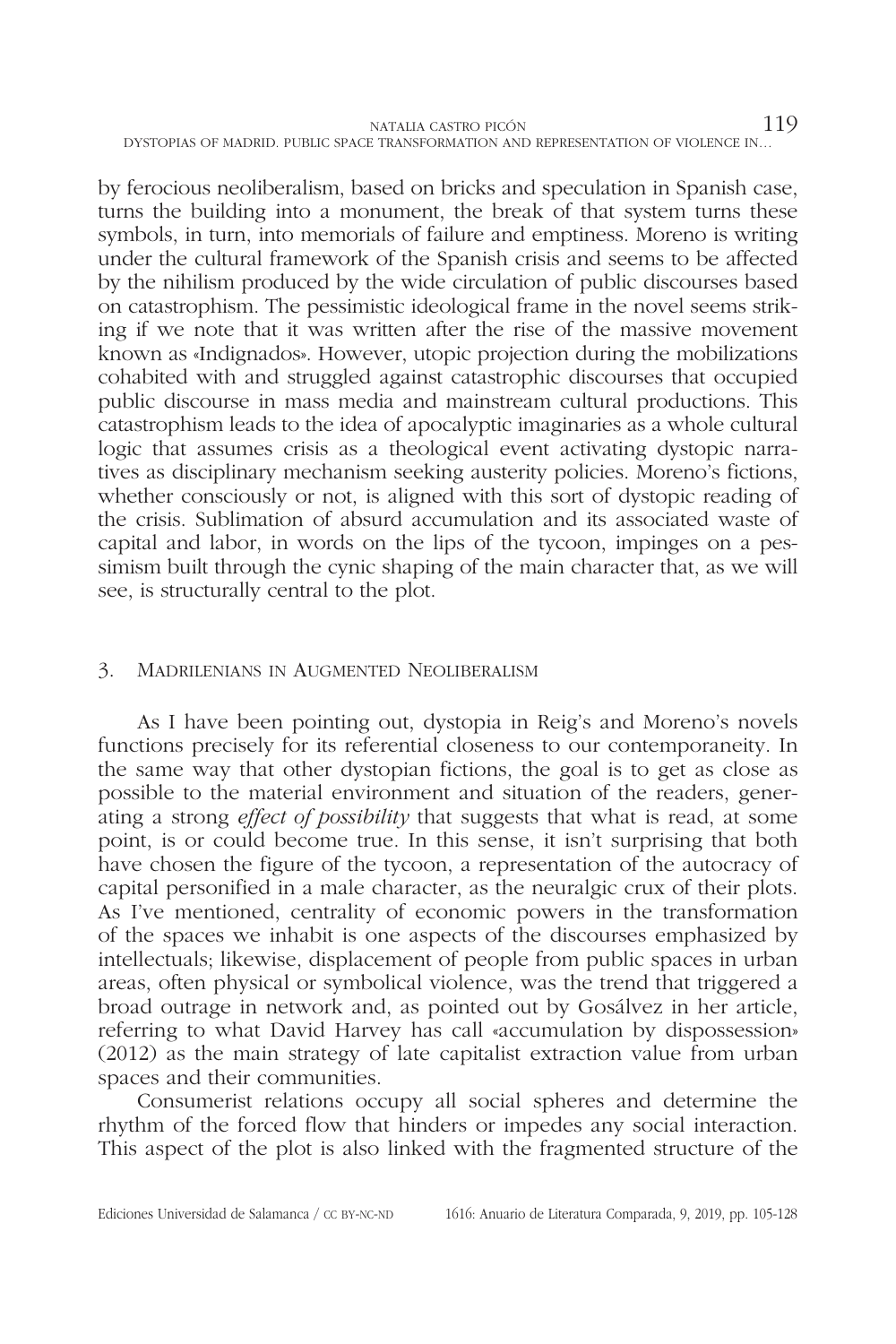narratives, which include many different points of view. Fractal structure and space dispossession alienate subjective contact and, by the same token, makes a single and coherent perspective impossible.

Public space annulation turns the city into a constant flow in which dead and hollow subjectivities run relentlessly; the water canals in the place of avenues in Reig's Madrid is the perfect metaphor regarding this point. These authors symbolize, within fiction, transformation of an urban space that is not unfamiliar to us because it addresses us to our contemporary reality:

> Currently, social injustice and personal isolation combine to induce alienated violence. So, the new culture of urban integration is not the culture of assimilation into the values of a single dominant culture, but the culture of communication between an irreversibly diverse local society connected/disconnected to global flows of wealth, power, and information (Castells 2004, 92).

Both *Sangre a borbotones* and *2020* represent the same trend of urban integration and personal isolation by their dystopian plots, through the structure of narratives and the contact networks developed among the characters by the central figure of the businessman.

In *Sangre a borbotones*, Chopeitia Genomics, a company dedicated to genetic modification, has a patent monopoly of power over space that also determines the movement and social interaction of every character. This corporation has a brutally sprawled agency (overflowed like the water that has flood the city) and exerts total biopolitical power through different means. The corporation's agency empties every other agency in the novel.

> Aquel año había empezado con prodigios que vaticinaban acontecimientos decisivos. En enero el agua del Canal se tiñó de rojo […], Chopeitia Genomics patentó las nuevas técnicas de modificación genética, hubo desbordamientos que anegaron Legazpi y Vallecas, además de una *disminución del número total de magistrados* (Reig 2006, 14).

As we can see here, Chopeitia Genomics curtails power of juridical agency of the magistrates, bound with the flooding of public space, also challenging the modern universal assumption of individual subjectivity in the sense of people as juridical subjects. In addition, formal police power has been dissolved. This is represented by the main character himself; Clot was an officer who was forced to leave the institution because he and his wife decided to continue a pregnancy that would result in a brain-damaged child; he was also forced to a get a vasectomy. After this clearly biopolitical punishment, he decides to work for himself, privatizing his own subjectivity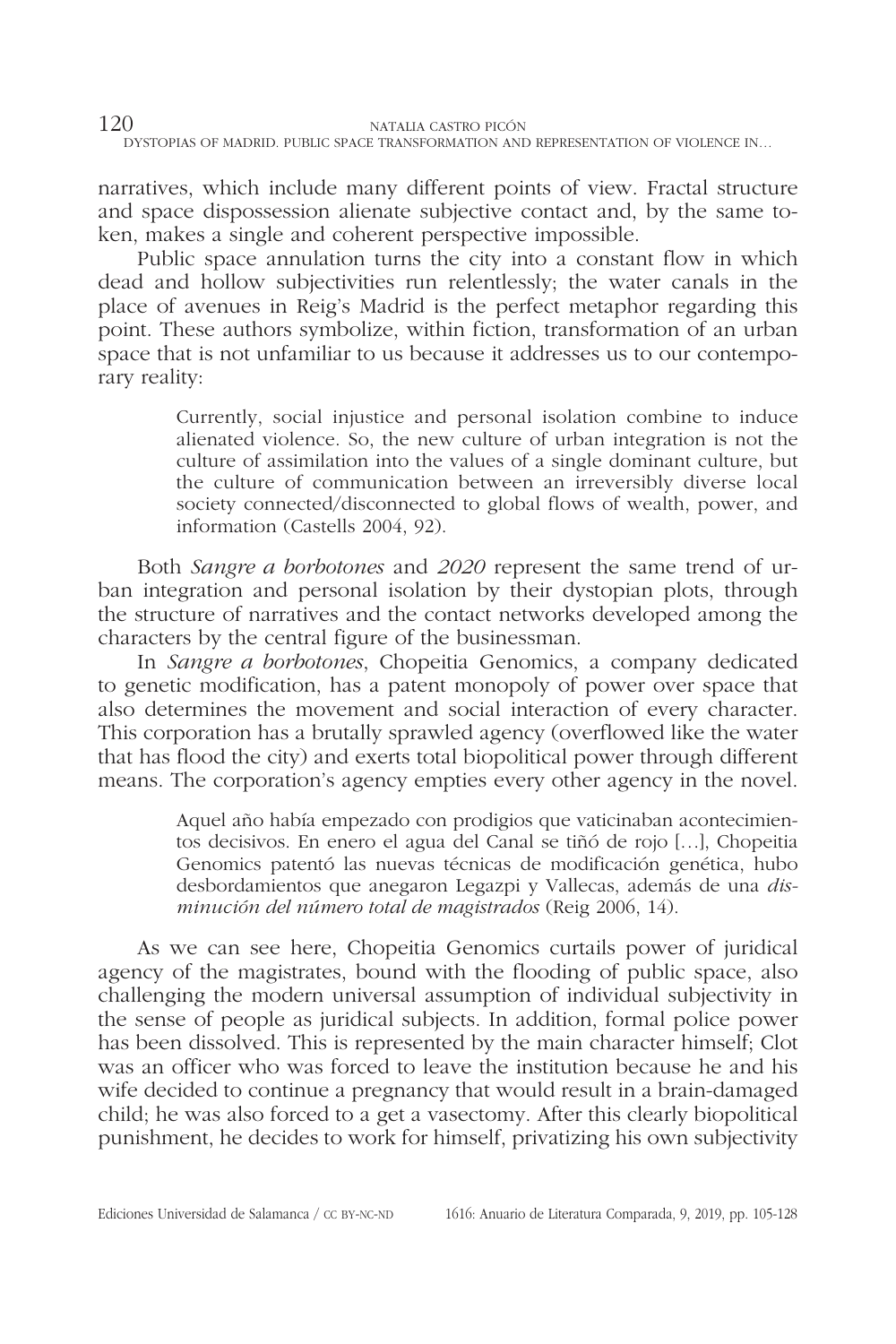in the commercial use of his labor force. Moreover, this case breaks down, although not for the first time, the assumption –in ideological readings– of fiction about detectives as a liberal outcome caused by social detachment from public administration (Rodríguez 2008, 298). In *Sangre a borbotones*' space every social institution topples, which puts crime fiction and its ideological framework based on individual justice (juridical responsibility) in a fragile situation breaking political community and its space.

From there, it is interesting to analyze the type of subject that is produced within fiction by this kind urban space, under such conditions of violence and over-control. Reig's characters reproduce archetypes of many subgenres that are parodied in this novel: an immoral and omnipotent villain, a western cowboy, a bloodthirsty killer, a run-down police officer, and a tormented and alcoholic private detective. These are the main characters of a fiction that is full of lumpen, marginalized people, junkies, and other miserable people that barely succeed in accommodating themselves in the environment of systemic violence in which they inhabit. They are, at the end of the day, simply alienated characters in a space that they do not belong, an obstacle that is also marked linguistically. They all speak a foreign language imposed by the colonizer: English. However, Reig's characters do not respect this normative imposition; rather, they resist colonial authority by hybridizing their linguistic uses transforming English into several jargons among «castizo» uses and other strange tongues, called *parole*.

According to Michel de Certeau, urban and linguistic structures function in the same way. On one hand, collectives are submitted to a strong normativity (urban planning and grammar correction); on the other hand, the *speech act* and the *use* of space is what, in effect, produces speech and places, that is to say, the material presence and existence of both (Certeau 1988, 97). In a certain way, Rafael Reig seems to echo similar ideas in his presentation of the capital city as a location experiencing same kind deeply-rooted tension in both spatial and linguistic practices.

Nevertheless, at least from the outside, the outcome of the competition between normativity and procedures of resistance is the victory of the formal and factual powers that allow movement and communication only under the exerting of strong violence through standardizing its rule: imposing English or flooding the city. Marginalized characters, understandably unable to fit under normative canons, will develop eclectic varieties of languages. Through hybridization, characteristic of every figure and symbolically represented by fragments of this *parole* in the dialogues, along with individual isolation under a common and planned context of oppression, readers are witnesses to a fake sense of autarchy. After all, supposed autarchy is revealed as a violent mechanism of overloaded control by the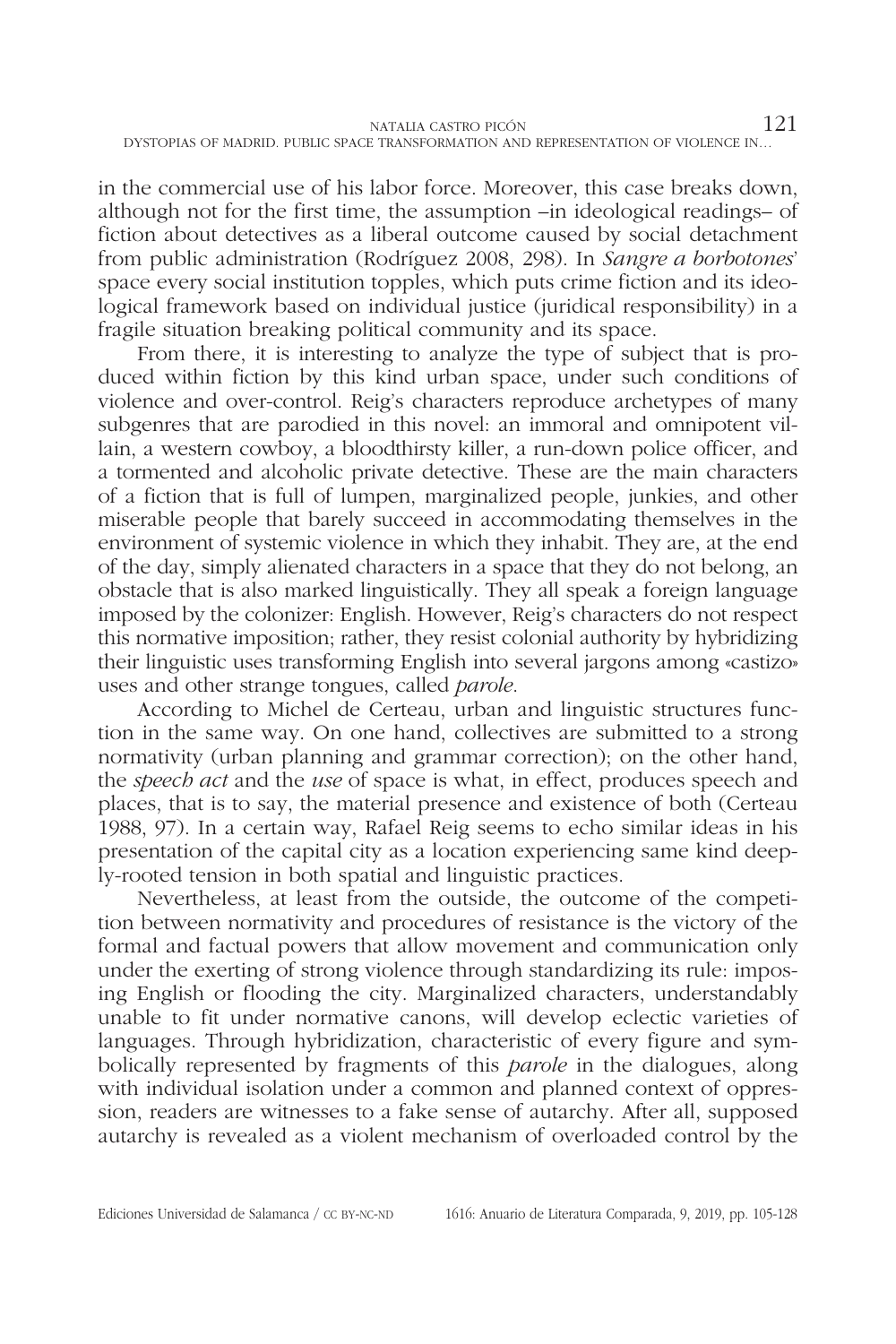characters that embody power. Not only that, representation of subjects through stereotypes is also sprawled: individuals can barely be defined in any complex way, it is rather an archetype incrusted in a dystopian scenario (something such as «augmented dystopian neoliberalism»), with complete representational structures of space appropriated by a monopolized power, offering a landscape that is objectified, which is to say empty of subjectivities. As Guedán Vidal points out, Reig establishes a frame in which «el poder financiero posee los recursos y las herramientas para arrinconar a los sujetos y someterlos al esquema que más le conviene, de manera que sea en sus términos en los que el individuo alcanza a ser definido, negándole una ontología propia» (2005, 253-254).

An absolute power, personified in a sociopathic tycoon without any ethical sense, is a feature that *Sangre a borbotones* shares with *2020*. Here, the storyline begins with Bruno Gowan, the wealthy and eccentric director of a finance company, who imposes his own laws. There are many parallelisms between the novels: both antagonists are built through mystery discourses, both are also marked with a halo of seduction, almost erotic. Likewise, both businessmen have an ineluctable patriarchal power, exerted directly over the characters, or indirectly by the control of spaces and flows. Where Chopeitia has the bio-power to determine death, Gowan has control over economic flows, also regulating the material and sensible universe of the story. Both businessmen are attractive and scary at the same time, two feelings produced by their absolute power, following Freud's thesis (2004). Monopoly and omnipresence elevate these character's images discursively to the category of Gods: «Nabil piensa en el desierto. Imagina a Bruno como a un dios fundador de una nueva religión. Piensa en la humildad del Profeta» (Moreno 2013, 112).

The centrality of capital represented in the businessmen characters spreads to the structural level. Every subplot, multiple in both texts, revolves around these tycoon figures, who work as the storyline's central core. The tycoons are the narrative lines that, as backbone, give solid sense to these eclectic and fragmented novels, providing consistency to multiple narrative lines full of non-connected characters. Gowan and Chopeitia represent the annulation of social space in the cities, the cancellation of Madrid as a space of encounter and social network, caused by neoliberal processes, transplanted into a fictional level in which the agency and interactional skills of all other characters are diffused: «Desert is the future» (Moreno 2013, 99), Javier Moreno writes. The *capital city* becomes literal in its economic sense, and it is interesting to note that this is the only landscape represented in both novels, besides its own margins marked by the increase of oppression, violence and, ultimately, death (e.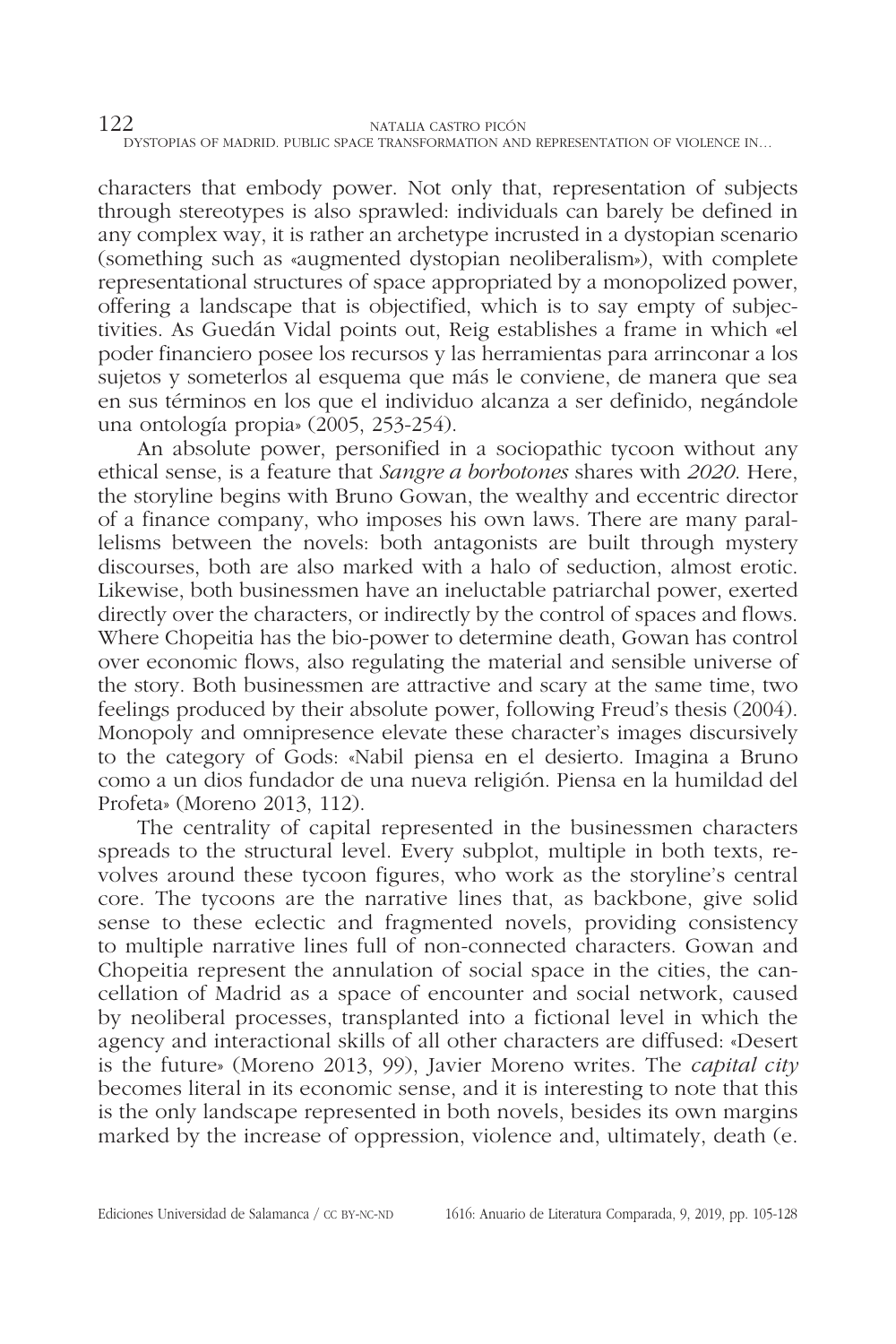g. T4 terminal in *2020* or the *precintos* [concentration camps] in *Sangre a borbotones*).

Symbolic representation of the city as a space of violence, danger, and under necropolitic control will affect in both texts the ways in which characters use and inhabit the space. In the same way that it entrenches urban planning, as criticized by Gosálvez, and prevents pedestrians from stopping and occupying public spaces, the characters in these novels wander hectically, never settling down anywhere but interior spaces (houses, bars, projects under construction, etc.). Walter Benjamin was already warning us in 1939 of the growing importance of the interior as a place of ownership in a broad sense for the universalized bourgeoisie individual, «private individual», during deconsolidation of urban capitalist:

> For the private individual, the place of dwelling is for the first time opposed to the place of work. The former constitutes itself as the interior. Its complement is the office. The private individual, who in the office has to deal with reality, needs the domestic interior to sustain him in his illusions. This necessity is all the more pressing since he has no intention of allowing his commercial considerations to impinge on social ones. In the formation of his private environment, both are kept out. From this arise the phantasmagorias of the interior-which, for the private man, represents the universe. In the interior, he brings together the far away and the long ago. His living room is a box in the theater of the world (Benjamin 2002a, 38).

Benjamin read the anesthetization of interiors as the ultimate signal of the victory of the domain of labor. In this context, reality is displaced to production spheres while private life becomes the empire of dreamed fictions. This scheme is transportable to Moreno's novel in a number of levels. Bruno Gowan sweeps the streets covered by the safety of his vehicle; Lázaro, the detective looking for him, also marauds in a car. From these mobile interiors, both men witness the disaster that is discursively built throughout the novel, precisely, by interior monologue. Therefore, both the progress of the plot and the course of the subjective development of the discourse rely on the privacy of interiors, strengthening the worth of isolated dreaming as an intersection between metaphysical and metafictional in the aesthetics of fiction, confronted to the desert-like urban landscape as a figuration of contemporary crisis.

Michelle Murray has analyzed *2020* in relation to the mortgage crisis and the increase in eviction orders that has left thousands of families homeless. According to her, the relationship between subjects and homes in this representation is built in terms of alienation (2016, 75). From my perspective, this break down between domestic interior and the social sense of safety may be developed and also criticized. The social configuration of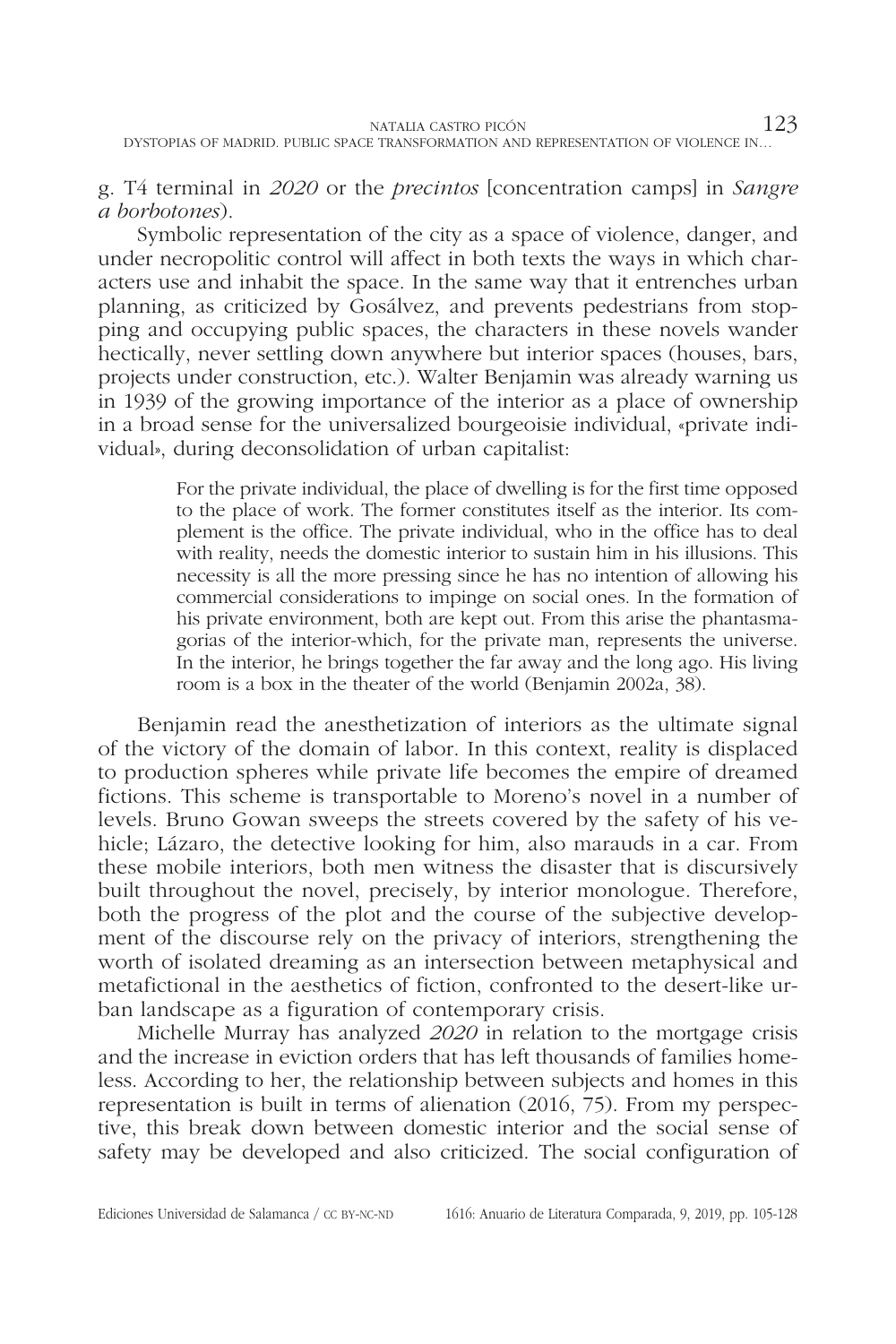private spaces is modified by crisis temporality and its effect on spatial structures. Certainly, the conflictive imbrication of public and private, in a context of the ubiquitous financialization of life, labor and property, creates a broad sense of insecurity and weakness that challenges the common understand of domestic spaces. However, it is important to note that public spaces are becoming so strongly disqualified and biopolitically controlled that represent an even worse menace for pedestrians. With that backdrop, it is not surprising that spaces in between public and private, such as cars (as an interior that circulates around public areas) or bars and other open business (in which public intercourse is mediated by consumerism) represent the ideal sites for plot development and the enunciation of subjects.

The situation will be quite different in *Sangre a borbotones*. In the flooded Madrid where oil is exhausted, Carlos Clot crosses from one place to another riding his bicycle. His precariousness is linked to his driving force, his own body, as well as the vulnerability of this body that is openly exposed to the violence of space. Movement through exteriors will always be perceived as a necessary risk. For that reason, he barely will settle in the streets, but instead chooses clubs and dwellings where he carries out the investigation for his cases. And in so doing, interiors will become the only places where narrative action can be developed<sup>8</sup>. The only exception to this trend will occur precisely near the end, during a preparation for the ultimate take down of the omnipotent corporation (Chopeitia Genomics). Rescued from being killed by the fictional cowboy Spunk, another creation of the Clot's client, the western writer, both men spent a night bivouacking in the Chueca neighborhood:

> Juntó varios cartones, periódicos y ramas de acacia y encendió el fuego al resguardo de un portal, dentro de un cubo de basura […] Tumbados sobre la acera de la calle Barbieri, bocarriba contemplábamos las estrellas […].

> El vaquero escrutó en silencio el latido del firmamento. Se incorporó y miró a la lejanía. ¿Qué era aquello? ¿Nebraska? ¿Wyoming? A simple vista, diríase la Casa de Campo, con sus árboles raquíticos y sus cerros pelados, pero quién sabe qué lontananzas estarían mirando las pupilas de aquel cow-boy ejemplar y analfabeto […].

8. This is one of the lines analyzed by Jiménez-Landi Crick in her close Reading of *Todo está perdonado*, one of the several novels of Reig's saga with Clot as main character in the same dystopic Madrid. However, in her reading Jiménez-Landi Crick conceptualizes bars and clubs as «closed public space» (2017, 120) agreeing that these are important spaces for the development of the plot, but not the only ones, since *Todo está perdonado* is quite different than *Sangre a borbotones* in this matter. Anyway, it is clear that the publicness of these entertainment venues are organically different than public open spaces in the cities.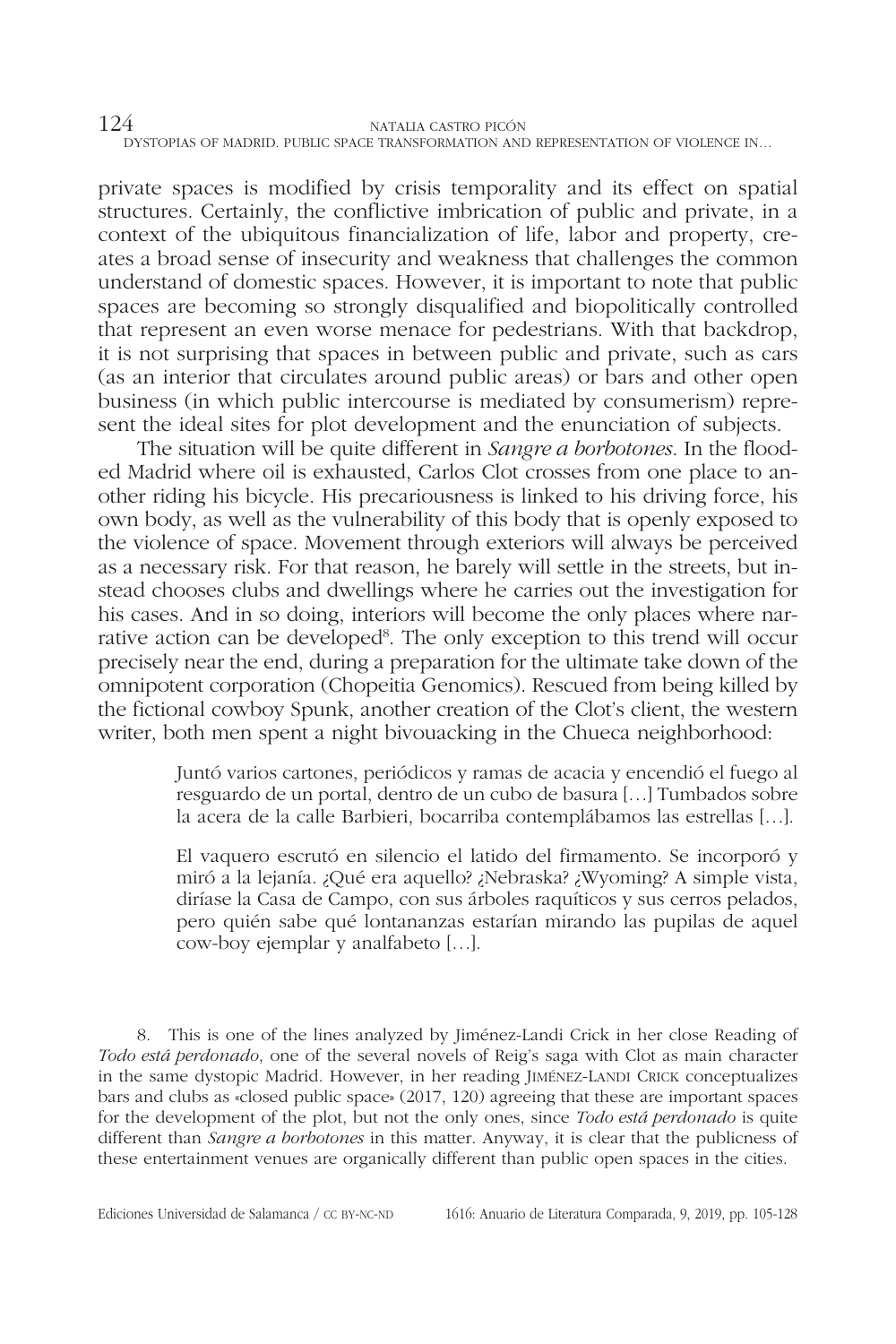Me advirtió que no sabía ninguna de las cosas importantes que ponían los libros. ¿Cómo iba a saber él, por consiguiente, la respuesta a las preguntas de un caballero de ciudad que podía incluso leer sin mover los labios? […].

¿Qué podía decirle? […] Mira, Spunk, infeliz, no seas idiota: tú eres un personaje de ficción… obra de mi amigo Luis María Peñuelas, descanse en paz, un viejo borracho, y el tío no tenía ni la más remota idea de lo que podía pasar en Oak Creek: iba improvisando. Escribía sobre la marcha. De hecho, infeliz, mira cómo has acabado: encendiendo hogueras en pleno barrio de Chueca (Reig 2006, 161-165).

This subject, dreamed up by a drunk writer following the archetype of cowboys, unaware of this fictional condition, and at the same time completely alienated from written forms of expression, carries the potency to re-appropriate urban space. Reig inverts the neoliberal condition of alienated urban spaces through the power of the imaginary –literary– topic (the same that has been parodied during the whole novel), and its associated *practiced* and *lived* customs (Certeau 1988). Spunk, with his imaginary cultural world transplanted in the neoliberal dystopic city, is who transforms the disciplinary space, producing a new one by means of occupying public space in, maybe unconsciously, but clearly disruptive forms<sup>9</sup>. I find this resolution to be a wishful promise; Reig's ultimate proposal is to struggle against cooptation of life and territory in reality from within literature and imagination. But, confronted by a dreamed freedom, he opposes the cynic «caballero de ciudad», apparently blind to literary utopic projections and obsessed with underlining the false condition of that dream.

## 4. Who's Empire? Neoliberalist Domination of Territory and Utopic **RESISTANCES**

It would be wrong of me to end this paper without explaining why it is included in a monographic with the intention of offering new alternatives to reshape the Peninsular field in the academy. What I am writing here is the product of a larger project that goes back two years in time, when

9. Strangely enough, this fictional camping could be read as foresaw of the future «Indignados» camps around Spain, in summer of 2011, against neoliberal measures during the crisis. Disruptive occupation of public spaces was also there closely related with processes of disclosing and making visible everyday life culture in the squares as a way to contests capitalization of common goods and collective life. If nothing else, the echo is beautiful.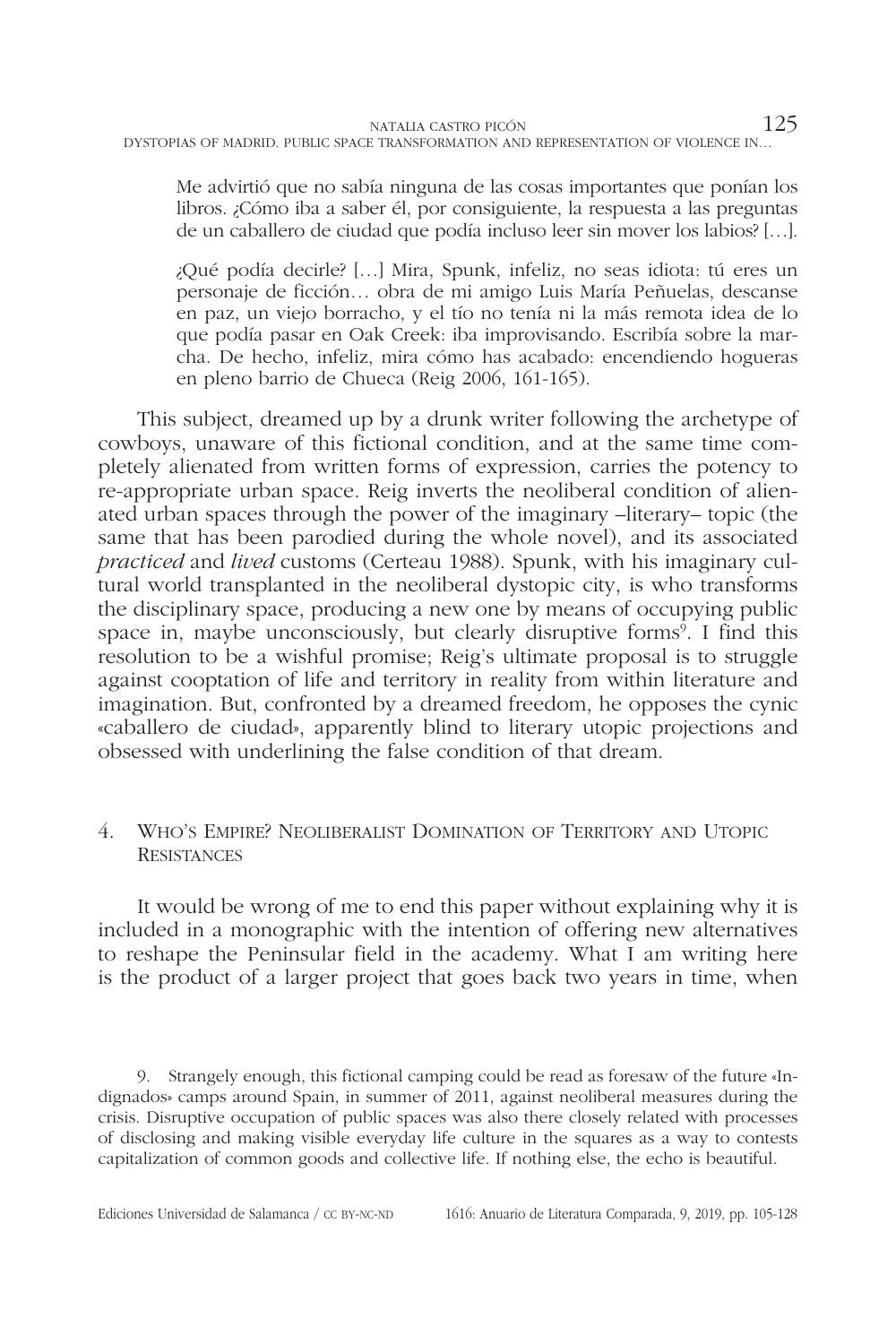my colleague, Isabel Domínguez Seoane, asked me to sit down and think about our tasks and goals as PhD students in a public university of the U.S. We decided to propose a panel for one of the professional conferences on literature. Together with an extraordinary group of students from different backgrounds, countries, and institutions, we had the chance to discuss current problems that the field was going through, but also the promising aspects of the paradigm as it begins to be dislocated and displaced from some of its traditional positions. Some of those colleagues are kindly sharing their words with us on these sites today, which is the result of several discussions framed between the aforementioned encounter and a second one in Europe. I think we all agreed that this issue offered a perfect occasion to display new methodologies looking for a way of doing that matches our concerns as scholars and, more importantly, that is respectful and honest in unleashing our case studies from their material conditions and historical circumstances.

In that spirit, I decided to explore the contemporary settings of a Spanish capital that is historically and substantially far from the representations of the metropolis as center of the empire. The long economic and social crisis may have been the last piece of evidence of this aristocratic chimera and I realized that the displacement must be testified in contemporary literature. Rafael Reig and Javier Moreno, among other artists, show a lucid awareness of cultural changes that have deeply altered every single aspect of living and writing from and about Madrid. In a really vivid way, the *peripherization* of Madrid with respect to the symbolic and economic value within Europe affected these authors, both with relatively long career paths in literature, though with little distribution opportunities due to the independent and precarious publishing circuit.

However, beyond the (not secondarily important) material conditions of production, both fictional pieces bear witness to the precarization of important aspects of urban, social, collective, and individual lives under neoliberalism. Opposing the maintenance of the illusion of territory centrality and social sovereignty, they brought light to the colonizing situation of our cities through false futurism that relies on current monopoly of capital value and production to determine life and sociability. Furthermore, splitting of temporalities fractal projections seems to suggest that neither nostalgia nor pessimism will be useful; on the contrary, it encourages us to believe that fiction will always insist on opening the range of potentials of an uncertain future. Here, my central goal was to infuse this power into cultural research.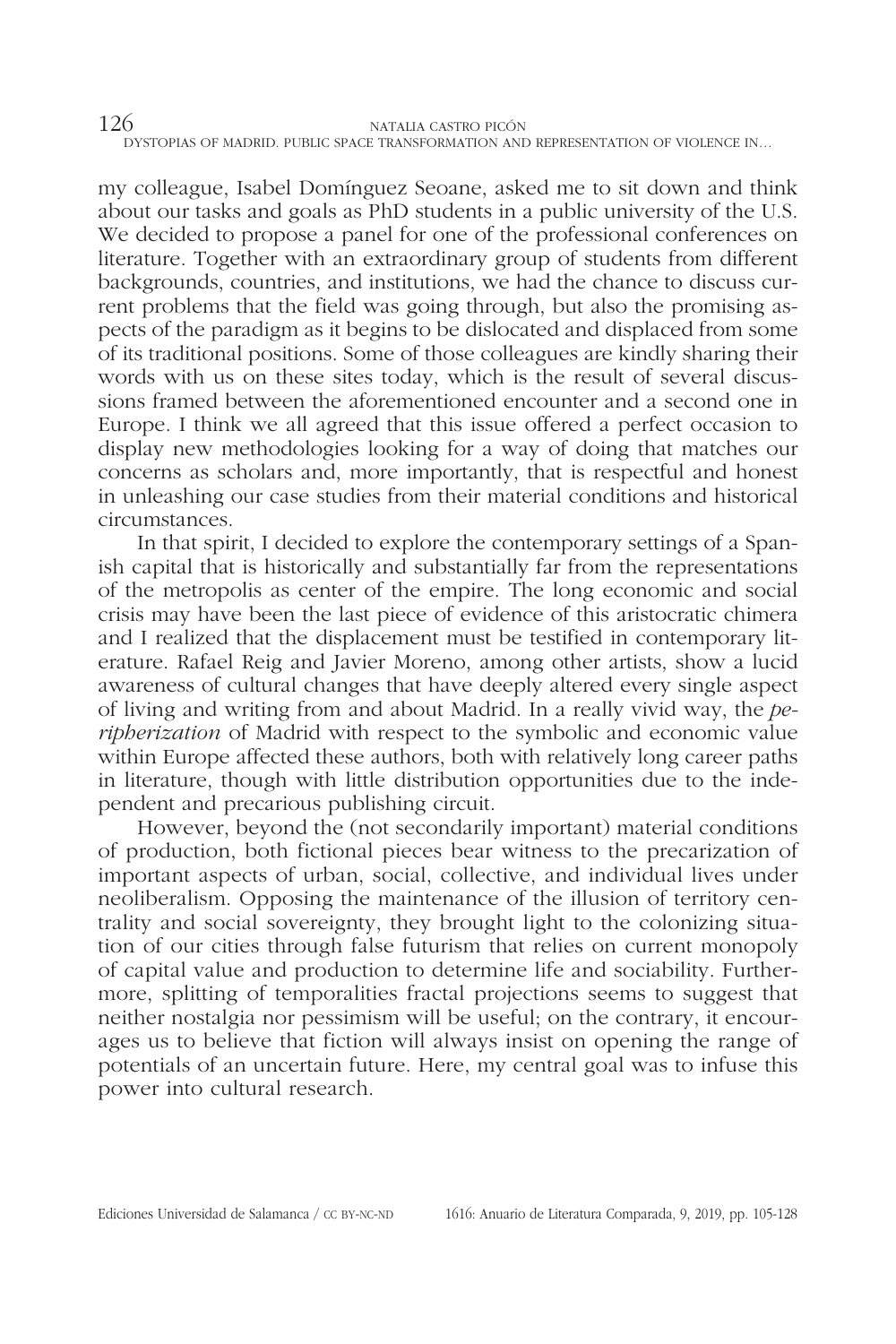#### **REFERENCES**

- Álvarez-Blanco, Palmar and Antonio Gómez L. Quiñones. 2016. *La imaginación hipotecada. Aportaciones al debate sobre la precariedad presente.* Madrid: Libros en Acción.
- Ardura Urquiaga, Álvaro. 2014. «Madrid. Espacio público confiscado. La privatización y resignificación del espacio público en los procesos de transformación material de las plazas del centro de Madrid». En *Actas del XIII Coloquio Internacional de Geocrítica. El control del espacio y los espacios de control.* Barcelona: Universidad de Barcelona. Web.
- Benjamin, Walter. 2002a. *Selected Writings 3*. Translated by Edmund Jephcott, Howard Eiland and others. Cambridge, Mass: Harvard University Press.
- Benjamin, Walter. 2002b. *The Arcades Project*. Translated by Howard Eiland and Kevin McLaughlin. Cambridge, Mass.: Belknap Press of Harvard University Press.
- Castells, Manuel. 2004. «Space of Flows, Space of Places: Materials for a Theory of Urbanism in the Information Age». In *The Cybercities Reader*, edited by Stephen Graham, 82-93. New York: Routledge.
- CERTEAU, Michel de. 1988. *The Practice of Everyday Life*. Translated by Steven Rendall. Berkeley: University of California Press.
- Davis, Mike. 1992. «Fortress los Angeles: The Militarization of Urban Space». En *Variations on a Theme Park: The New American City and the End of Public Space,* edited by Michael Sorokin, 154-180. New York: Hill and Wang.
- Debord, Guy. 1995. *Society of the Spectacle*. Translated by Donald Nicholson-Smith. New York: Zone Books.

FEDERICI, Silvia. 2009. *Caliban and the Witch. Women, the Body and Primitive Accumulation.* New York: Autonomedia.

- Fernández Durán, Ramón. 2006. *El tsunami urbanizador español y mundial. Sobre sus causas y repercusiones devastadoras, y la necesidad de prepararse para el previsible estallido de la burbuja inmobiliaria.* Barcelona: Virus.
- Foucault, Michael. 2004. *Vigilar y castigar: nacimiento de la prisión*. Translated by Aurelio Garzón del Camino. Buenos Aires: Siglo xxi.
- Freud, Sigmund. 2004. *Totem and Taboo*. Translated by James Strachey. London: Taylor & Francis.
- Gaja i Díaz, Fernando. 2015. «Urbanismo concesional. Modernización, privatización y cambio de hegemonía en la acción urbana». *Ciudades* 18: 103-126.
- Gosálvez, Patricia. 2014. «Ciudades que pinchan». *El País*, 15 June. Web.
- Guedán Vidal, Manuel. 2015. «Rafael Reig o la épica de Filemón». In *Convocando al fantasma. Novela crítica en la España actual*, edited by David Becerra, 225- 262. Ciempozuelos: Tierradenadie.
- Harvey, David. 2008. «The Right to the City». *New Left Review* 53: 23-40.
- Harvey, David. 2012. *Rebel Cities. From the Right to the City to the Urban Revolution.* New York: Verso.
- Jiménez-Landi Crick, Cristina. 2017. *La metrópolis en la novela negra española ac*tual. Caras y voces de Madrid y Barcelona. Zürich: LIT.